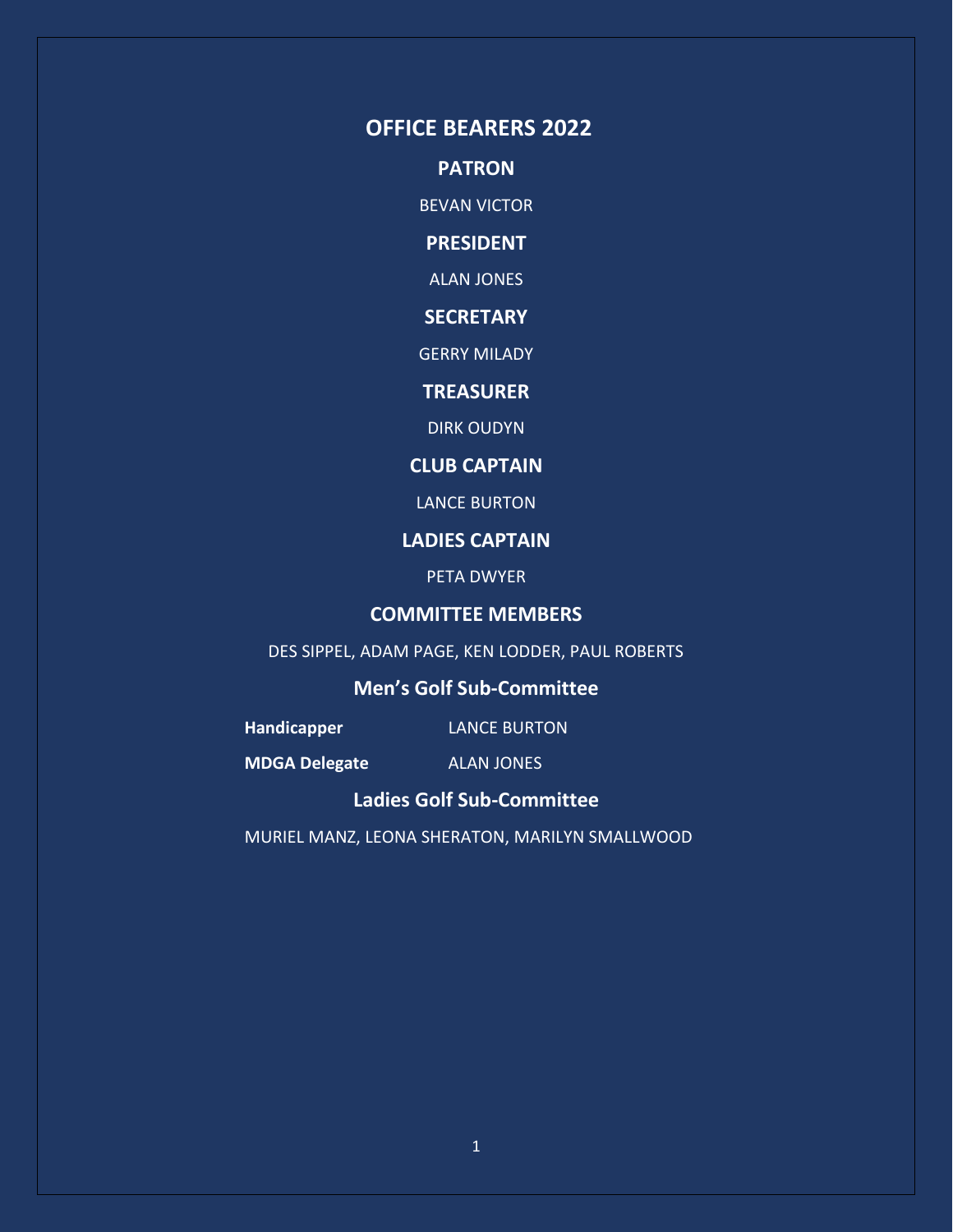## **President's Message**

Members and Visitors,

Difficult times continue for most sporting clubs, particularly competing in a COVID regulatory environment. We are financially sound, but we do have to keep our operating costs in check. Our membership growth continues, seemingly, but once our membership renewals become evident (an annual thing at this time), we will have a better idea of our membership numbers.

This year, we have elected a new Club Captain, Lance Burton. We wish Lance all the best, and I ask members to support him at every opportunity. It is a big job.

We have a largely new Committee, and we are continuing to look at our overall operations to ensure that we are able to weather the COVID storm which does not appear to be abating.

Many thanks to our band of volunteers who continue to put in many hours, to keep the bar operations functioning. Furthermore, our Greenkeeper, Cedric Gleeson is doing a wonderful job in presenting the course, and he is also aided by volunteers who assist him with maintenance around the course on a weekly basis. We expect to see continuing limitations placed upon us by Urban Utilities or other bodies, in the amount of water available for the course. Rationing is underway, and negotiations continue with the Government Authorities on the future distribution of treated water from the new plant.

Our fields are holding up well, and as membership grows, so do our fields. We are ever grateful for the sponsorship from our members, and this hugely assists the viability of our Club competitions.

I will continue to use this forum from time to time, to update members and visitors to our web site, on the major happenings at Lowood Golf Club.

Alan Jones 5/1/2022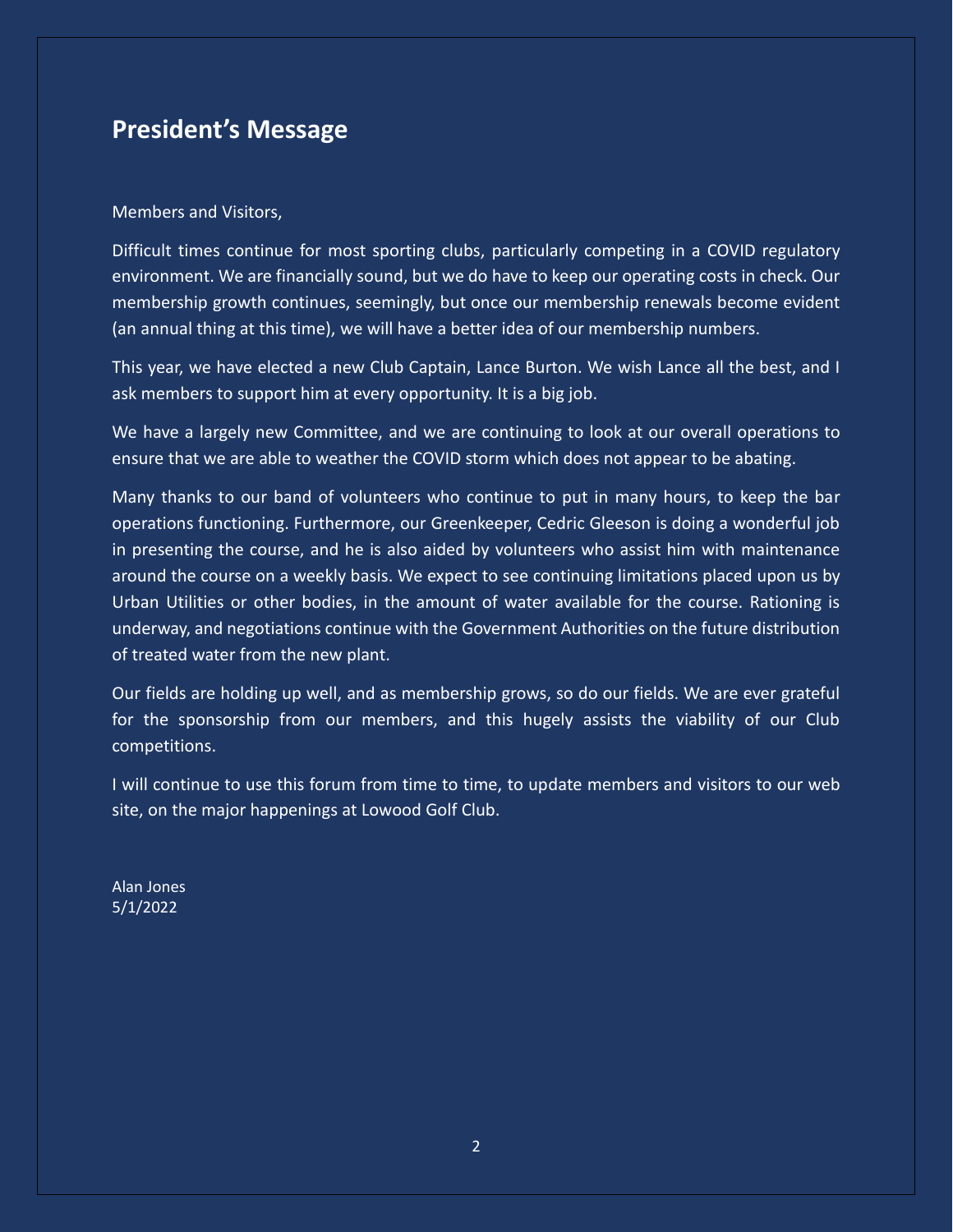### **ANNUAL MEMBERSHIP FEE 2022**

| <b>Full Member</b>       | \$475 |
|--------------------------|-------|
| Junior Member (Under 18) | \$120 |
| <b>Competition Fee</b>   | \$20  |

Monthly Direct Debit is available for payment of Annual Fee. Added fee charges will apply. Payment must be paid by the  $1<sup>st</sup>$  of the month. Cost is: \$45 per month.

## **ETIQUETTE OF GOLF**

The lowest marker of each group of players is responsible for the observance of the following:

- Immediately a ball is lost, and a search commenced, call following players through and do not continue play until such players have passed and are out of range. The Rules of Golf allow (3) minutes to search for a lost ball.
- Slow players who fall at least one fairway behind the preceding group **MUST** call following players through.
- Move briskly between shots.
- Players should leave the putting green when all strokes are expended. Mark your scorecard while on the next tee.
- Replace divots and smooth out bunkers.
- Do not play any shots until players are out of range.

In taking practice swings, players should avoid causing damage to the course.

### **NEW MEMBERS**

Sponsors of new members should introduce them to the Committee and other members. They should ensure that new members are aware of all the rules governing the conduct of the Club.

A new member will be eligible to play in competitions after he/she has been allotted a handicap. A handicap will be allocated after three cards have been submitted. A handicap round may be completed any time, **provided the score card is signed by a marker (member).**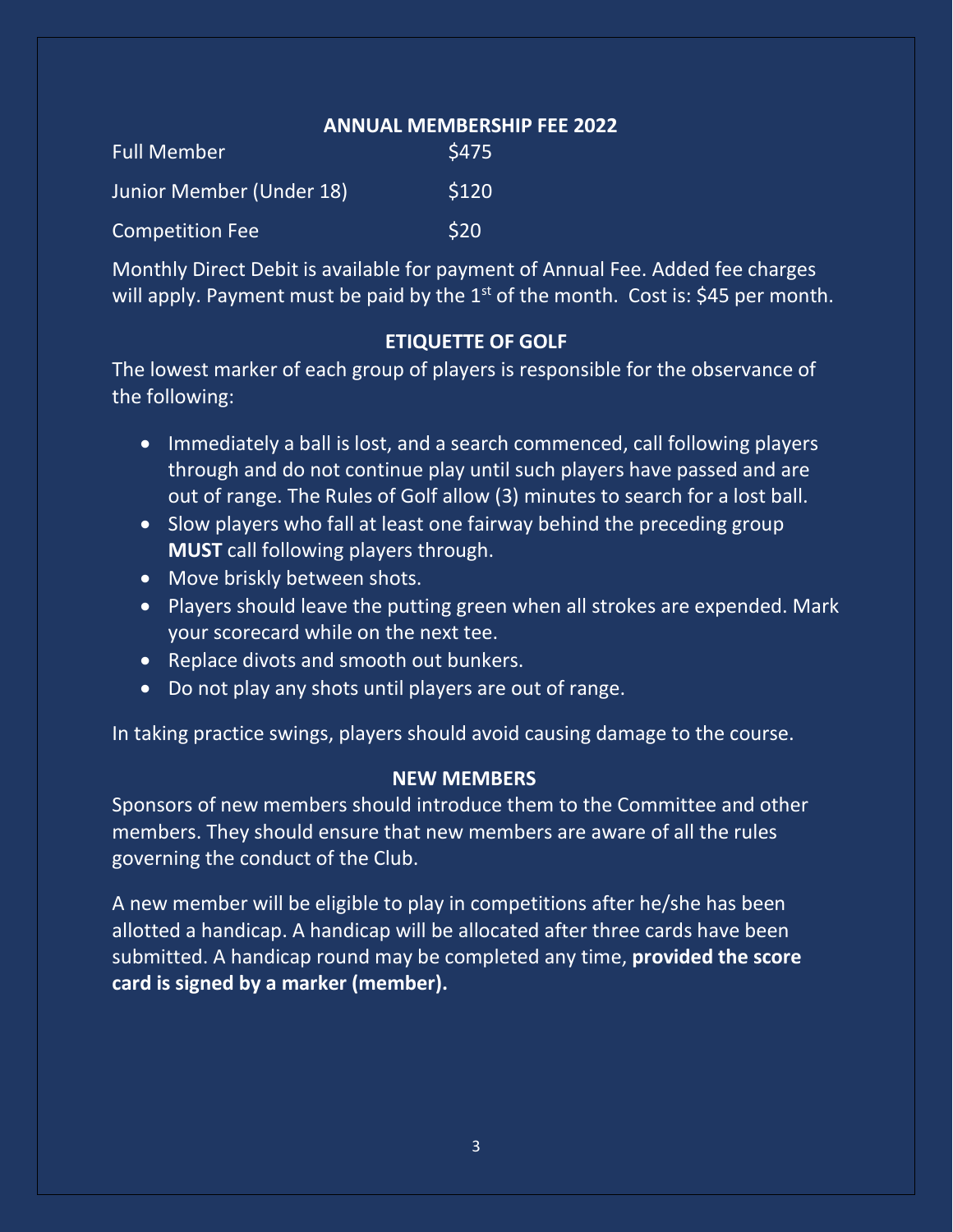## **COMPLAINTS**

All complaints about the course or the staff must be made to the Secretary of the Club. All complaints are to be submitted in writing and must be signed.

## **TROPHY DONORS**

The Club is grateful for all Trophies donated, and our thanks are extended to all who have shown their generosity in this matter. Trophy donors, who choose to donate their own trophies, are asked to bring along their trophies, one week prior to the date set down, (perishable goods excepted) so they may be displayed beforehand and presented on the day of the sponsored event.

## **CONDITIONS OF COMPETITIVE PLAY**

The Rules of Golf, Local Rules and By-Laws of the Club are the Rules of Play.

- To be eligible to nominate for any Club Championship event, **all members** must return 3 single event competition cards on this course in the current year.
- **Competition/Green Fees must be paid for all competitions including Matchplay events and all other Honour Board events.**
- Non-financial members are not eligible to play in competitions.
- No player is eligible to win more than one major trophy in an event, unless otherwise stated (eg; Monthly Mug & Single Stableford event).
- **A score card incorrectly marked or not signed by the player and marker is subject to disqualification. The Match Committee may alter a stableford result but cannot alter a stroke score.**
- **It is the responsibility of the Player to ensure the correct handicap is on the score card.**
- Ties in Club Championships will be decided by a sudden death play-off.
- Ties in all Club competitions, except Club Championships, will be decided on a count back.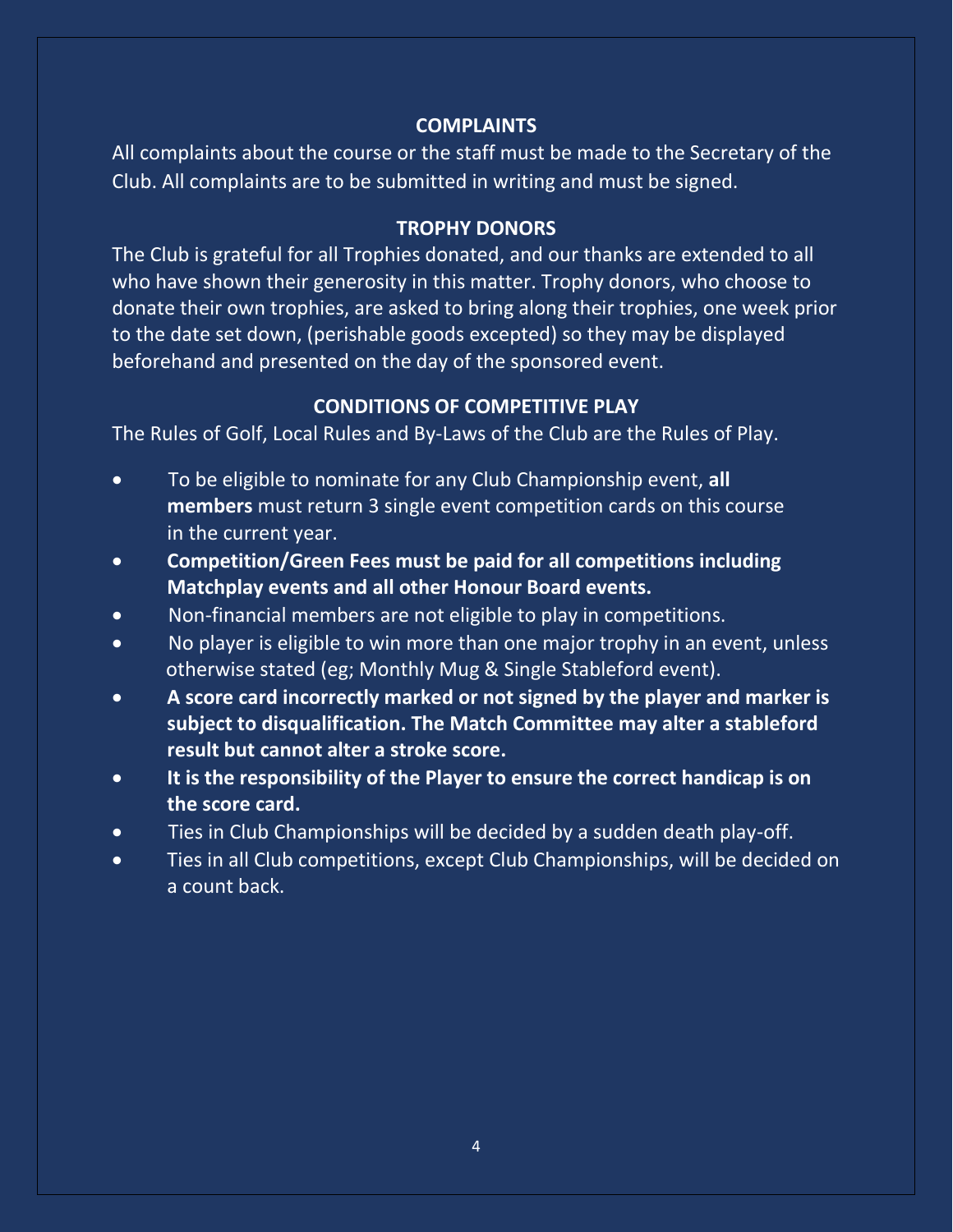## **RECIPROCAL CLUB ARRANGEMENTS**

Lowood & District Golf Club Inc. treats visitors from **all clubs** as though they are reciprocal in respect to the payment of competition fees. This means visitors pay the same competition fees as members. This arrangement is reviewed from time to time, and we hope that all other clubs will reciprocate accordingly.

However, we do have specific Reciprocal Arrangements in respect to the following Clubs.

Boonah Golf Club

City Golf Club (Toowoomba)

Esk Country Golf Club

Gatton Jubilee Golf Club

Rosewood Golf Club

Toogoolawah Golf Club

Wolston Park Golf Club

The Reciprocal Arrangements are:

- 1. Visiting members pay the same competition fees that apply to our members for that day's event.
- 2. Visiting members pay the same cart hire fees that apply to our members.
- 3. If playing social play only, visiting members pay 50% of the social player's fee.
- 4. A visiting member is eligible to enter minor golf competitions conducted by our Club, but may not enter a Club Championship, Monthly Mug or have their name inserted on any perpetual trophy event.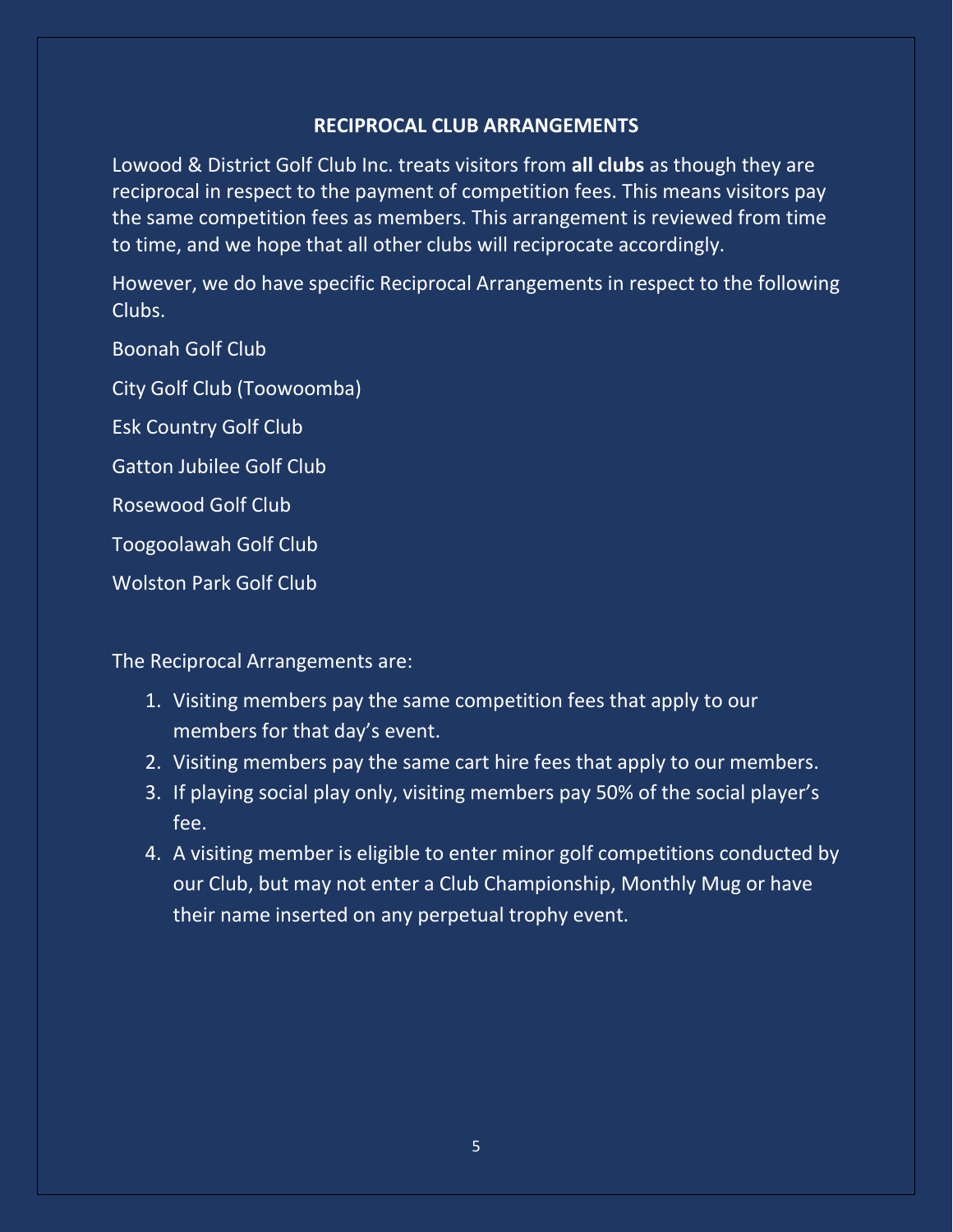## **HANDICAPS & PLAYING CONDITIONS**

All relevant details will be posted on the notice board, prior to commencement of play.

## **PLAYING GRADES FOR CLUB CHAMPIONSHIPS AND OTHER GRADED COMPETITIONS, EFFECTIVE 1ST JANUARY 2021**

**MEN**

**A** Grade Up to 11 **B** Grade 12-19 **C** Grade 20-54

**LADIES**

**A** Grade Up to 18 **B** Grade 19-29 **C** Grade 30-54

## **HANDICAPS FOR MONTHLY MUG (Men)**

Division 1 Up to 14 Division 2 15 to 54

**Club Championships:** The handicap in Round (1) determines the Grade in which the player competes. The player's handicap on the day applies only to the Nett Event in that round.

**Veterans Championship:** 55 years of age and over on the day of Round (1) of the Club Championships. This Honour Board Event is decided by taking the total of the best net scores from all 4 rounds. Bullet Point 4, "CONDITIONS OF COMPETITIVE PLAY" applies.

## **R&A Rule 5.1 Meaning of Round: (Amended for LDGC 9/6/2021):**

Competition rounds at Lowood & District Golf Club are played over 18 holes, commencing on the 1st hole, and played in consecutive order to the 18<sup>th</sup> hole. The exceptions to this Rule are:

- Shotgun starts. Players hit off the hole as they are scheduled on the time sheet and played consecutively until they have played all 18 holes.
- Where a committee member authorises a change to this Rule under special circumstances.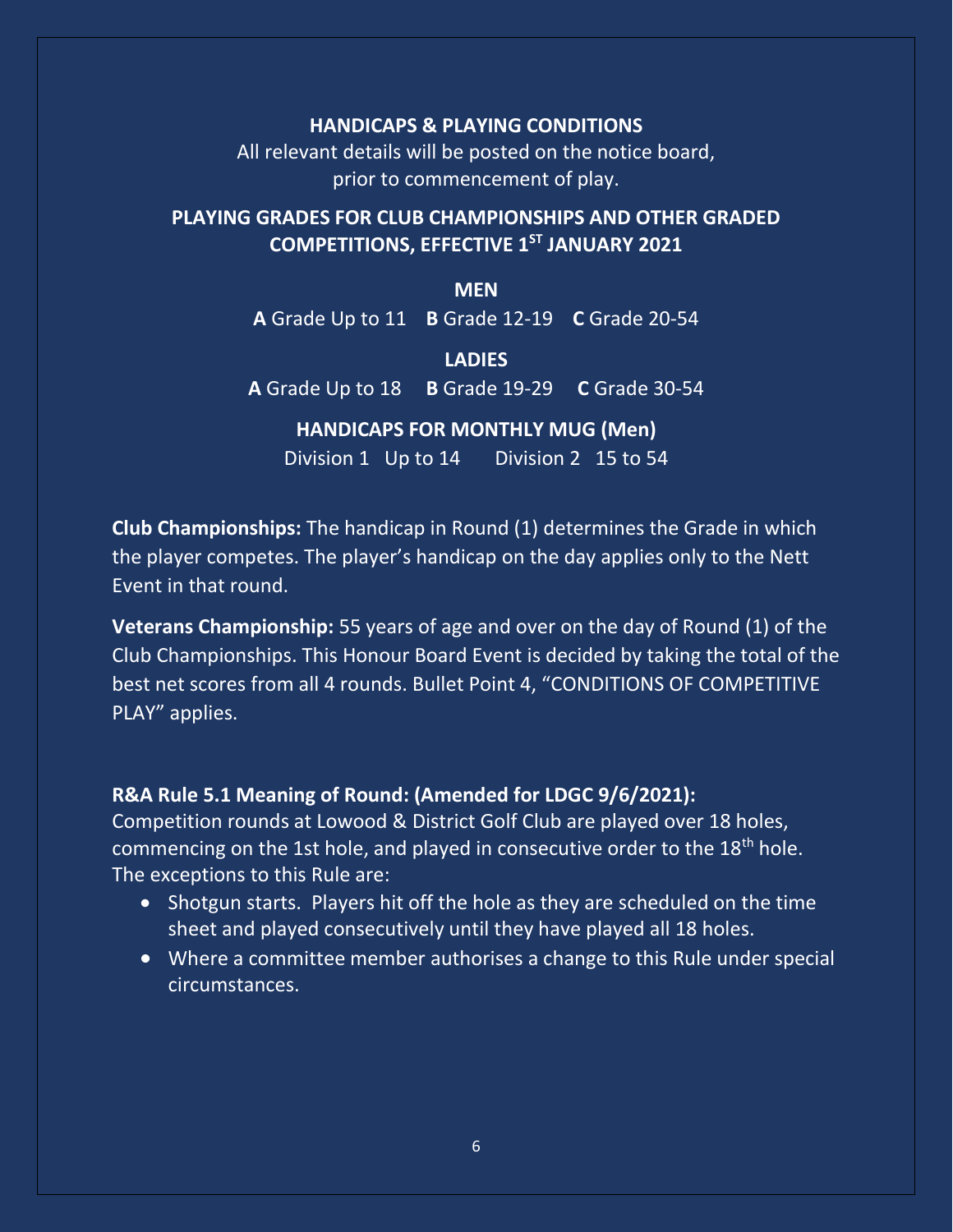## **Lowood & District Golf Club Fixture Programme**

**December 2021 – December 2022**

# **December 2021 Date Event Sponsors** Thu 2 Open Single Stableford Sat 4 **Mug of Mugs Playoff. Harry Menglers Harry Menglers** (Mug Winners Dec 2020 – Nov 2021 are eligible) Monthly Mug: Single Stroke. Open Single Stableford in conjunction Tue 7 Open Single Stableford Thu 9 **Christmas Party & EOY Luncheon Don McTaggart** Open Single Stableford Sat 11 Open Single Stableford Tue 14 Open Single Stableford Thu 16 Open Single Stableford Sat 18 Open Single Stableford Tue 21 Open Single Stableford Thu 23 Open Single Stableford Sat 25 Christmas Day. No Scheduled Competition Mon 27 Open Single Stableford

Thu 30 Open Single Stableford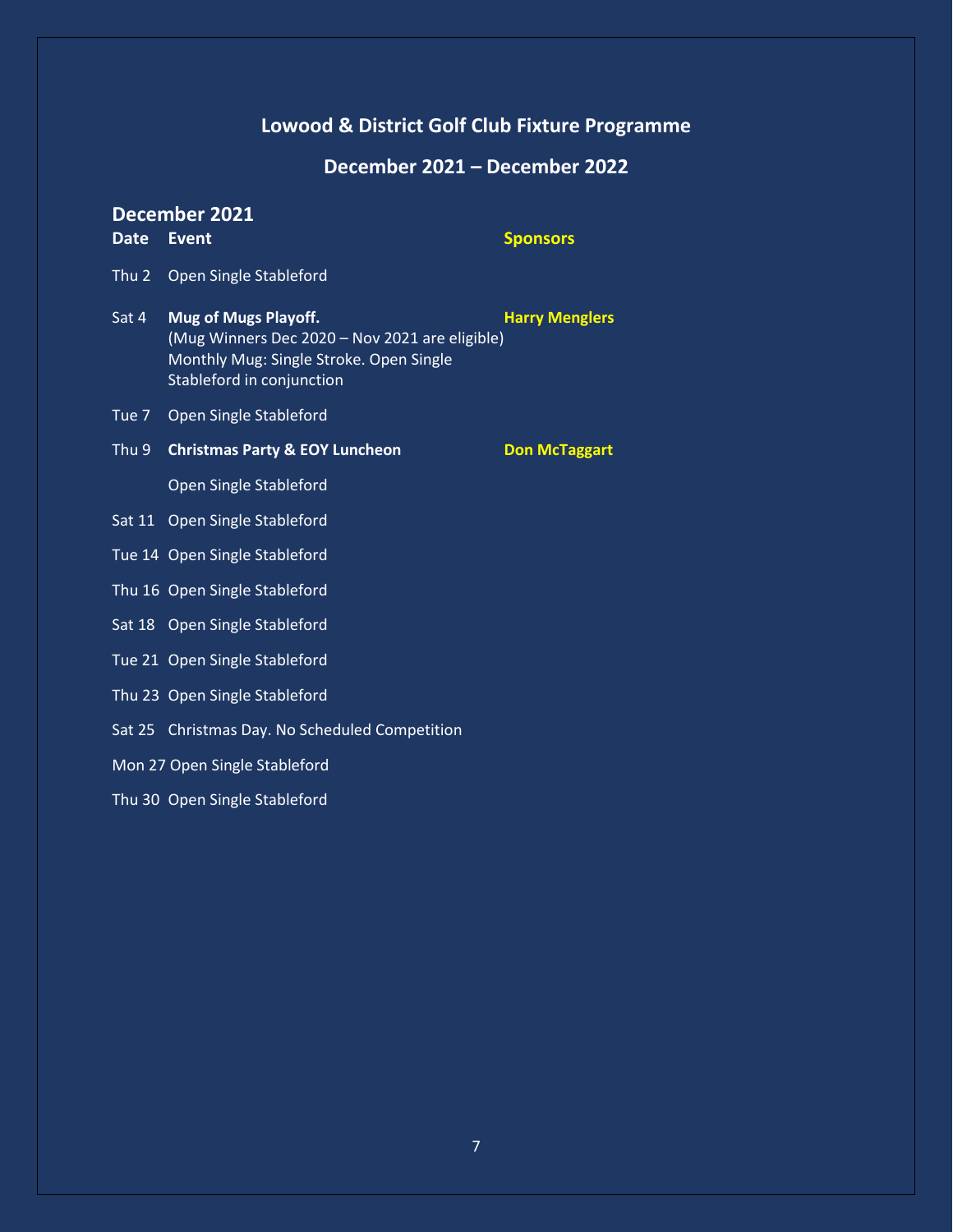## **January 2022**

| <b>Date</b>      | <b>Event</b>                                                                   | <b>Sponsors</b>                       |
|------------------|--------------------------------------------------------------------------------|---------------------------------------|
| Sat 1            | Open Single Stableford                                                         |                                       |
| Tue $4$          | Open Single Stableford                                                         |                                       |
| Thu <sub>6</sub> | Open Single Stableford                                                         |                                       |
| Sat 8            | Monthly Mug / Single Stroke +<br>Open Single Stableford in conjunction         |                                       |
|                  | Tue 11 Open Single Stableford                                                  |                                       |
|                  | Thu 13 Open Single Stableford                                                  |                                       |
|                  | Sat 15 Open Single Stableford                                                  |                                       |
|                  | Tue 18 Open Single Stableford                                                  |                                       |
|                  | Thu 20 Open Single Stableford                                                  |                                       |
|                  | Sat 22 Opening Day. 4BBB Medley Stableford<br>Single Stableford in conjunction | <b>Cedric Gleeson</b>                 |
|                  | Tue 25 Australia Day Holiday<br>Open Single Stableford                         |                                       |
|                  | Thu 27 Open Single Stableford<br><b>EOM Hamburger Day</b>                      | <b>Jim McQueen &amp; Murray Scott</b> |
| Sat 29           | Open Single Stableford                                                         |                                       |

8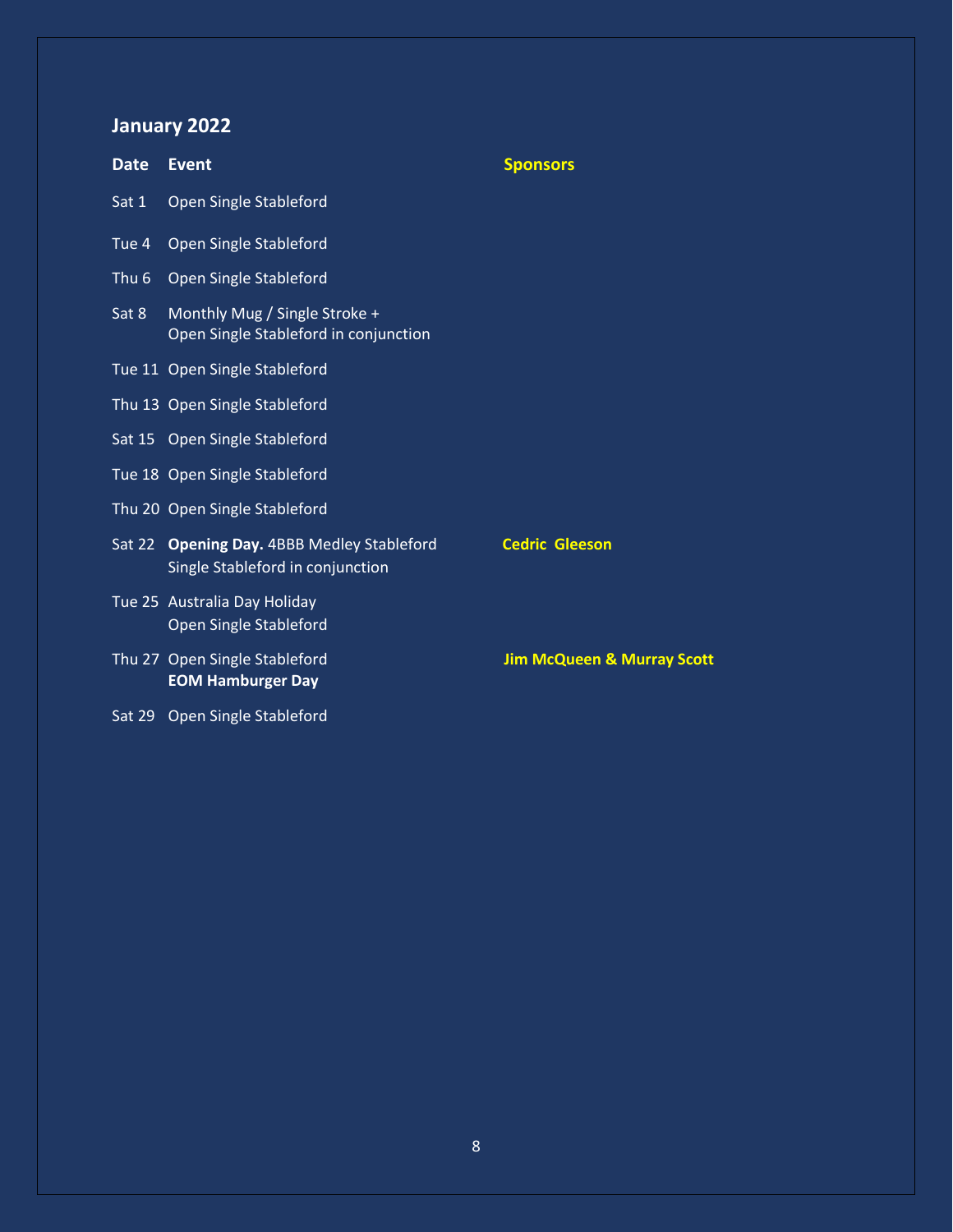## **February 2022**

| <b>Date</b>      | <b>Event</b>                                                                                                                                                                  | <b>Sponsors</b>                                        |
|------------------|-------------------------------------------------------------------------------------------------------------------------------------------------------------------------------|--------------------------------------------------------|
| Tue 1            | Open Single Stableford                                                                                                                                                        |                                                        |
|                  | Wed 2 Ladies Opening Day: 2 Person Ambrose                                                                                                                                    | <b>Woolworths Plainland</b>                            |
| Thu <sub>3</sub> | Open Single Stableford                                                                                                                                                        |                                                        |
| Sat 5            | Monthly Mug / Single Stroke +<br>Open Single Stableford in conjunction                                                                                                        |                                                        |
| Tue 8            | Open Single Stableford                                                                                                                                                        |                                                        |
|                  | Wed 9 (Ladies) Single Stableford                                                                                                                                              | <b>M&amp;K Butcher Brothers Lowood</b>                 |
|                  | Thu 10 Open Single Stableford                                                                                                                                                 |                                                        |
|                  | Sat 12 Open Single Stroke Flag Event<br>Single Stableford in conjunction<br>(Qualifier for Men's Single Match<br>Play - Honour Board Event.<br>Top 8 in Div 1 & Div2 qualify) | <b>Peter Morris, Jim Harvey, Tony Cook</b>             |
|                  | Tue 15 Open Single Stableford                                                                                                                                                 |                                                        |
|                  | Wed 16 (Ladies) Open Single Stableford                                                                                                                                        | <b>News Xpress Plainland</b>                           |
|                  | Thu 17 Open Single Stableford                                                                                                                                                 |                                                        |
|                  | Sat 19 Open Single Stableford                                                                                                                                                 |                                                        |
|                  | Tue 22 Open Single Stableford                                                                                                                                                 |                                                        |
|                  | Wed 23 (Ladies) Open Single Stableford                                                                                                                                        | <b>Barb's Kitchen&amp; Gifts Fernvale &amp; Minden</b> |
|                  | Thu 24 Open Single Stableford<br><b>EOM Hamburger Day</b>                                                                                                                     | Club                                                   |
|                  | Sat 26 Open Single Stableford                                                                                                                                                 |                                                        |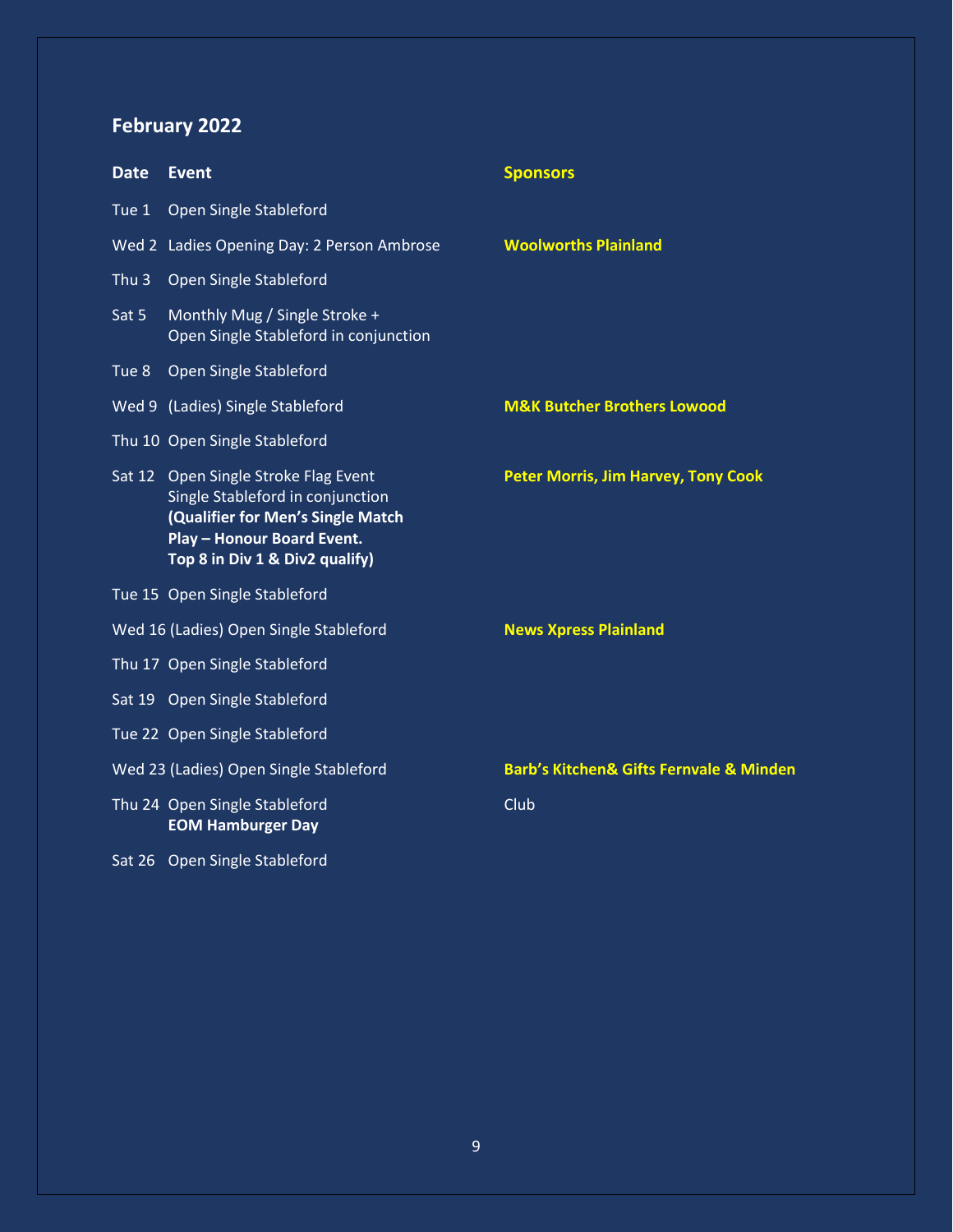## **March 2022**

| <b>Date</b>      | Event                                                              | <b>Sponsors</b>                          |
|------------------|--------------------------------------------------------------------|------------------------------------------|
|                  | Tue 1 Open Single Stableford                                       |                                          |
|                  | Wed 2 (Ladies) Monthly Medal & Putting.                            |                                          |
| Thu <sub>3</sub> | Open Single Stableford                                             |                                          |
| Sat <sub>5</sub> | Monthly Mug / Single Stroke                                        |                                          |
| Tue 8            | Open Single Stableford                                             |                                          |
|                  | Wed 9 (Ladies) Open Single Stableford                              | <b>Rudy and Ada Café Lowood</b>          |
|                  | Thu 10 Open Single Stableford                                      |                                          |
|                  | Sat 12 Men's Single Matchplay Rd 1 plus<br>Open Single Stableford  |                                          |
|                  | Tue 15 Open Single Stableford                                      |                                          |
|                  | Wed 16 (Ladies) Open 4BBB Stableford                               | <b>Tarampa Hotel</b>                     |
|                  | Thu 17 Open Single Stableford                                      |                                          |
|                  | Sat 19 Men's Single Matchplay Rd 2 plus<br>Open Single Stableford  |                                          |
|                  | Tue 22 Open Single Stableford                                      |                                          |
|                  | Wed 23 (Ladies) Open Single Stableford                             | <b>Muriel Manz</b>                       |
|                  | Thu 24 Open Single Stableford                                      |                                          |
|                  | Sat 26 Men's Single Matchplay Final plus<br>Open Single Stableford |                                          |
|                  | Mon 28 Triple Valley Pennants at Lowood                            |                                          |
|                  | Tue 29 Open Single Stableford                                      |                                          |
|                  | Wed 30 (Ladies) Open Single Stableford                             | <b>Forest Hill Post Office Gift Shop</b> |
|                  | Thu 31 EOM Hamburger Day:<br><b>Open Single Stableford</b>         | <b>Just Golf Booval Daniel Butler</b>    |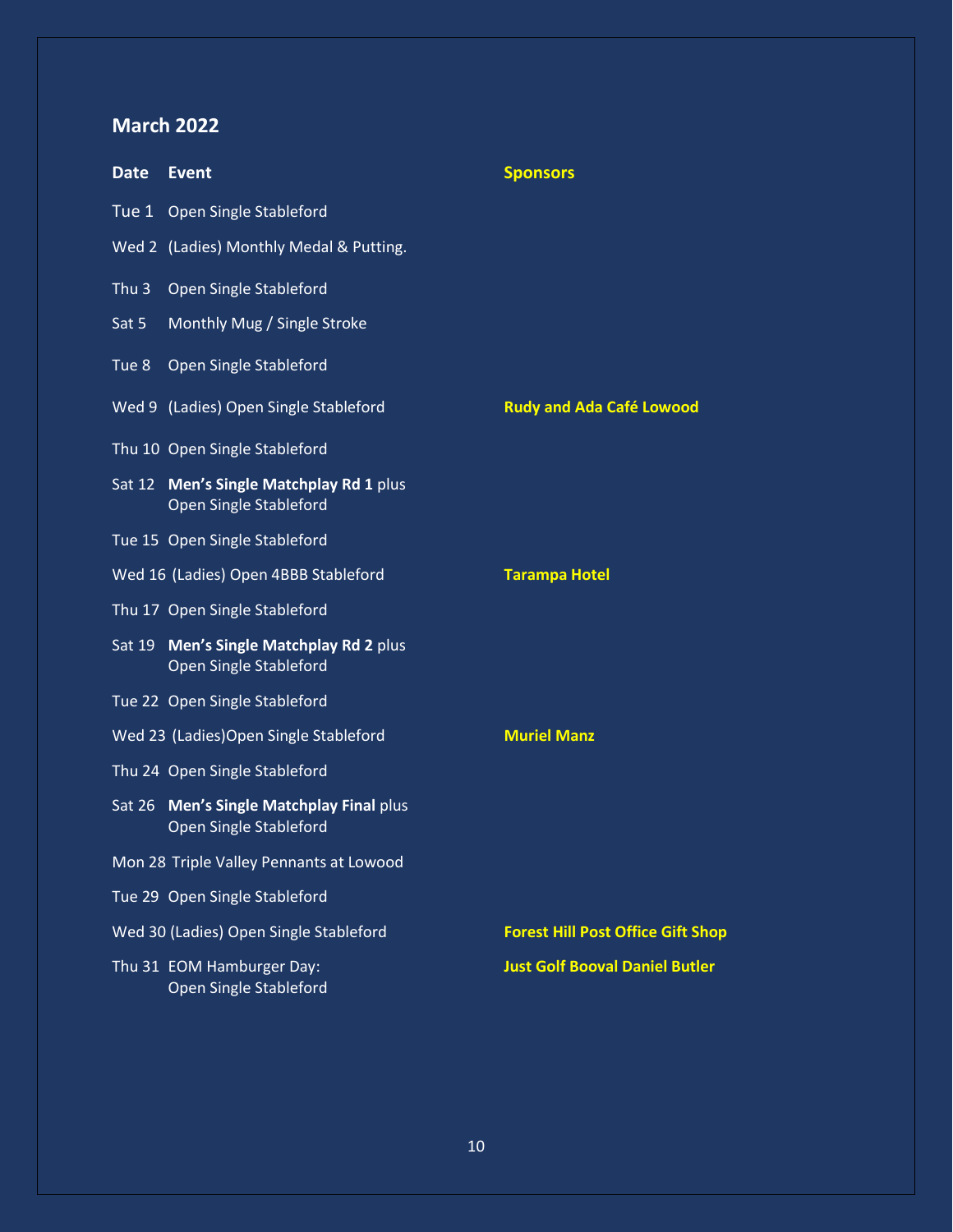# **April 2022**

| <b>Date</b>      | <b>Event</b>                                                                                                                                                                                                | <b>Sponsors</b>                         |
|------------------|-------------------------------------------------------------------------------------------------------------------------------------------------------------------------------------------------------------|-----------------------------------------|
| Sat 2            | Fred & Gary Willmann Memorial Shield<br>(Past President) (Best Nett)<br>Monthly Mug Single Stroke                                                                                                           |                                         |
| Tue $5$          | Open Single Stableford                                                                                                                                                                                      | <b>Ipswich Jets</b>                     |
|                  | Wed 6 (Ladies) Monthly Medal & Putting.                                                                                                                                                                     |                                         |
| Thu <sub>7</sub> | Open Single Stableford                                                                                                                                                                                      | <b>Nev Sippel</b>                       |
| Sat 9            | Where's Wally Day. Open 4BBB Stableford                                                                                                                                                                     | <b>Alan (Wally) Walton</b>              |
|                  | Tue 12 Open Single Stableford                                                                                                                                                                               |                                         |
|                  | Wed 13 (Ladies) Open Single Stableford                                                                                                                                                                      | <b>Mitre 10 Lowood</b>                  |
|                  | Thu 14 Open Single Stableford                                                                                                                                                                               |                                         |
|                  | Sat 16 Easter Saturday. Open Single Stableford                                                                                                                                                              | <b>Ken Lodder</b>                       |
|                  | Mon 18 Easter Monday. Open Single Stableford<br>Best Men & Ladies Round over 2 days.<br>Best Combined Rounds Men & Ladies over 2 days.                                                                      | <b>Ken Lodder</b>                       |
|                  | Tue 19 No Competition                                                                                                                                                                                       |                                         |
|                  | Wed 20 (Ladies) Open 2 Person Ambrose                                                                                                                                                                       | <b>Bunnings Plainland</b>               |
|                  | Thu 21 Open Single Stableford                                                                                                                                                                               |                                         |
|                  | Sat 23 Club Championships Men Rd 1: Single Stroke<br>A, B, C, Grades + Veterans 55 yrs & over Monthly Mug.<br><b>Honour Board Event:</b><br>Best Gross over (4) Rounds in each Grade except Veterans (Nett) |                                         |
|                  | Mon 25 Anzac Day Holiday: Open Single Stableford                                                                                                                                                            | <b>Drakes Supermarket Lowood</b>        |
|                  | Tue 26 No Competition                                                                                                                                                                                       |                                         |
|                  | Wed 27 (Ladies) Open Single Stableford                                                                                                                                                                      | <b>Meaning to Stop Café Forest Hill</b> |
|                  | Thu 28 Open Single Stableford<br><b>EOM Hamburger Day</b>                                                                                                                                                   | <b>Gerry Milady</b>                     |
|                  | Sat 30 Club Championships Men Rd 2: Single Stroke<br>A, B, C, Grades + Veterans 55 yrs & over                                                                                                               |                                         |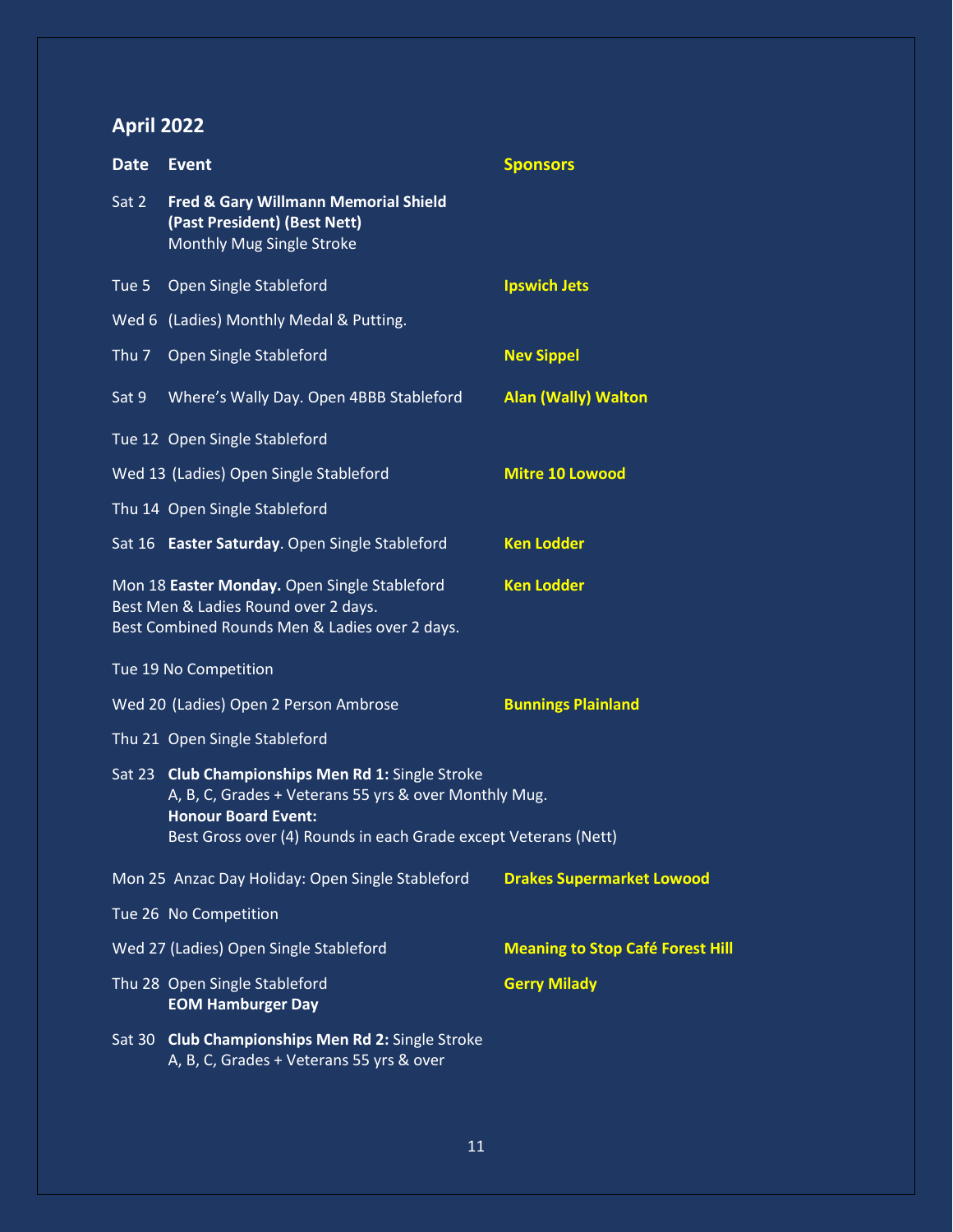## **May 2022**

| Date  | Event                                                                                                            | <b>Sponsors</b>                           |
|-------|------------------------------------------------------------------------------------------------------------------|-------------------------------------------|
|       | Mon 2 Labour Day Holiday: Open Single Stableford                                                                 |                                           |
| Tue 3 | No Competition                                                                                                   |                                           |
|       | Wed 4 Monthly Medal & Putting                                                                                    |                                           |
| Thu 5 | Open Single Stableford                                                                                           |                                           |
| Sat 7 | <b>Club Championships Men Round 3: Single Stroke</b><br>A, B, C, Grades + Veterans 55 yrs & over<br>Monthly Mug. |                                           |
|       | Tue 10 Open Single Stableford                                                                                    |                                           |
|       | Wed 11 No Ladies comp. Toogooloowah Open Day                                                                     |                                           |
|       | Thu 12 Open Single Stableford                                                                                    |                                           |
|       | Sat 14 Club Championships Men Rd 4: Single Stroke                                                                |                                           |
|       | Tue 17 Open Single Stableford                                                                                    |                                           |
|       | Wed 18 (Ladies) Club Championships Round 1                                                                       | <b>Caffe Sorella Forest Hill</b>          |
|       | Thu 19 Open Single Stableford                                                                                    | <b>Rhonda Williams &amp; Yvonne Jones</b> |
|       | Sat 21 Open Single Stableford                                                                                    |                                           |
|       | Tue 24 Open Single Stableford                                                                                    |                                           |
|       | Wed 25 (Ladies) Club Championships Round 2                                                                       | <b>Kissed Hair and Beauty Lowood</b>      |
|       | Thu 26 EOM Hamburger Day: Open Single Stableford                                                                 | <b>Don &amp; Leona Sheraton</b>           |
|       | Sat 28 Open Single Stableford                                                                                    | <b>Shane &amp; Sue Kopelke</b>            |
|       | Tue 31 Open Single Stableford                                                                                    |                                           |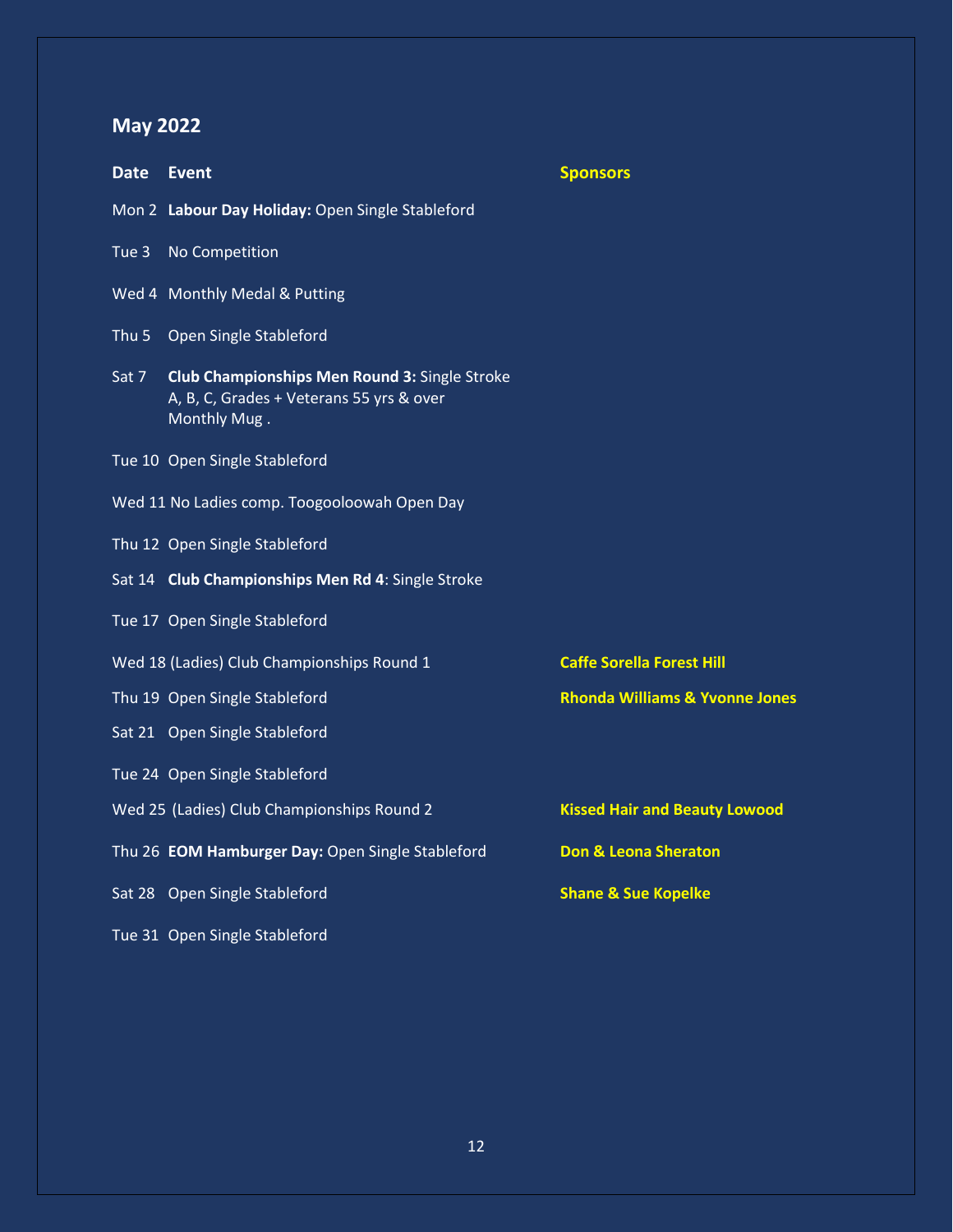### **JUNE**

| <b>JULIE ZUZZ</b> |                                                                                                                                     |                                                 |
|-------------------|-------------------------------------------------------------------------------------------------------------------------------------|-------------------------------------------------|
| <b>Date</b>       | <b>Event</b>                                                                                                                        | <b>Sponsors</b>                                 |
|                   | Wed 1 Ladies Club Championships Rd 3. Monthly Medal<br>& Putting.                                                                   | <b>Club Hotel Motel Lowood</b>                  |
| Thu 2             | <b>President's Cup Trophy Rd 1:</b><br>Best combined Stableford score over (2) rounds<br>by Club Member for the Pres Cup.           | <b>Drakes Supermarket Lowood</b>                |
| Sat 4             | Monthly Mug; Single Stroke.                                                                                                         |                                                 |
| Tue 7             | Open Single Stableford                                                                                                              |                                                 |
|                   | Wed 8 Ladies Club Championships Rd 4 Final Round<br>Cake & celebrations follow.                                                     | <b>Peta Dwyer</b>                               |
| Thu 9             | <b>President's Cup Trophy Rd 2:</b><br>Open Single Stableford. Best combined<br>Stableford score over the (2) rounds by Club Member | <b>Alan Jones</b>                               |
|                   | Sat 11 4 Person Ambrose                                                                                                             | <b>Errol Hoger, Damian &amp; Josh McCarroll</b> |
|                   | Tue 14 Open Single Stableford                                                                                                       |                                                 |
|                   | Wed 15 Ladies Foursomes Championships<br>27 Holes. Draw for Partners                                                                | <b>Bunnings Plainland</b>                       |
|                   | Thu 16 Open Single Stableford                                                                                                       |                                                 |
|                   | Sat 18 Men's Foursomes Championships - 36 Holes<br>Open Single Stableford for those not in the<br><b>Foursomes</b>                  |                                                 |
|                   | Tue 21 Open Single Stableford                                                                                                       |                                                 |
|                   | Wed 22 (Ladies) Open Single Stableford                                                                                              | <b>Porters Plainland Hotel</b>                  |
|                   | Thu 23 Open Single Stableford                                                                                                       | <b>Drakes Supermarket Lowood</b>                |
|                   | Sat 25 Lowood Cup: Open Single Stroke<br><b>ABC Grades incl Ladies &amp; Seniors.</b><br><b>MDGA Order of Merit Event</b>           | <b>Moreton &amp; District Golf Assoc</b>        |
|                   | Tue 28 Open Single Stableford                                                                                                       |                                                 |
|                   | Wed 29 (Ladies) Open Single Stableford                                                                                              | <b>The Girls Coffee Bar Marburg</b>             |
|                   | Thu 30 Open Single Stableford<br><b>EOM Hamburger Day</b>                                                                           | <b>Ian Dobbie</b>                               |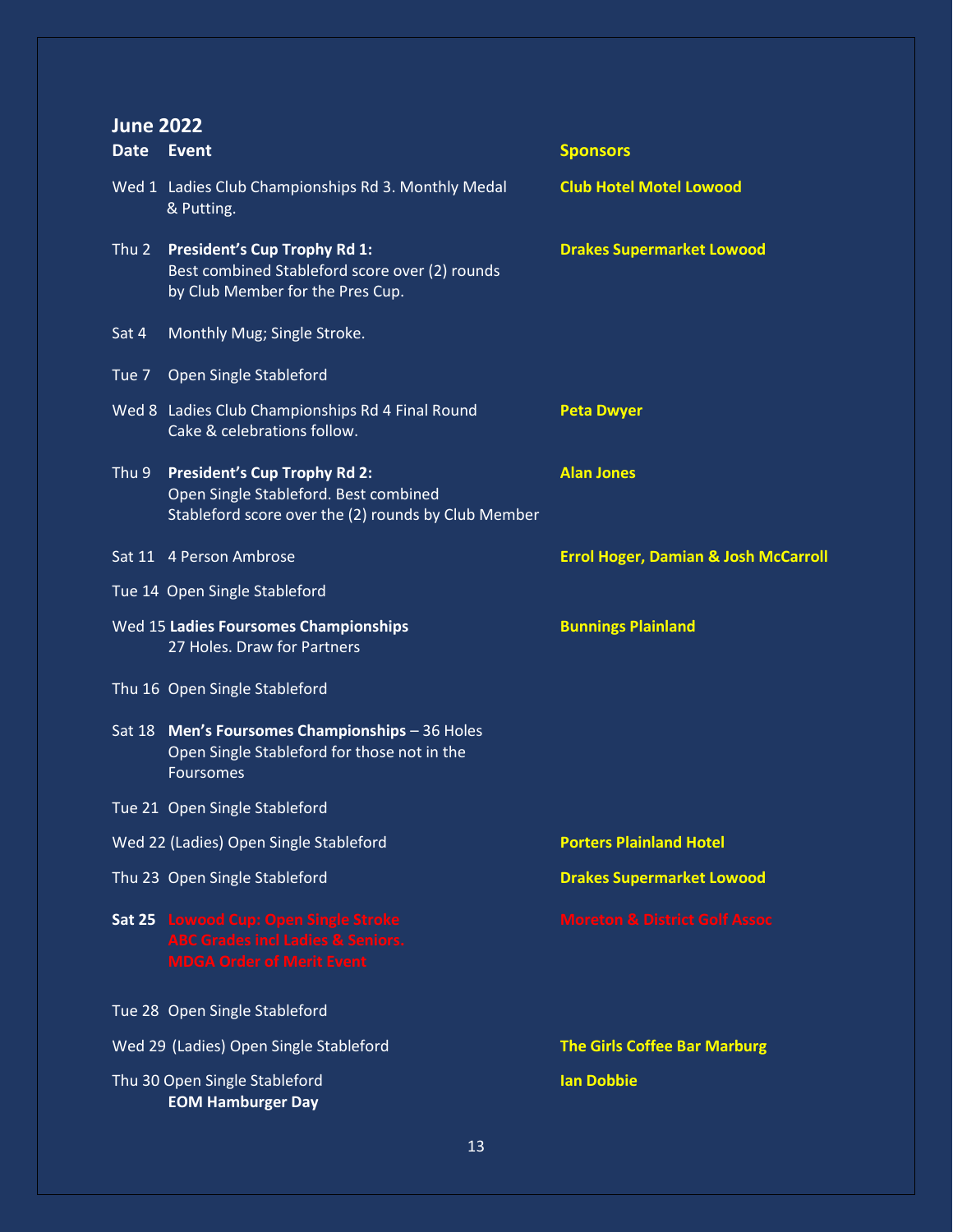# **LOWOOD AND DISTRICT GOLF CLUB INC. UPDATED LOCAL RULES (30/4/2022)**

The preferred lie local rule no longer applies. The ball must be played at it lies. Exception to the rule is if the ball lies in a Hazard or is affected by Tree Roots or Significant Bare Patches on Fairways plus Cart Tracks. (Refer Local Rule).

Animal and Bicycle prints in bunkers. Lift the ball, repair the print and replace the ball.

Where a TREE ROOT interferes with the lie of the ball or the players stance or swing, One Club Length Relief, no nearer the hole, applies through the green.

The flagstick may be left in the hole when putting, at the player's discretion.

Preferred lie at nearest point of relief, no nearer the hole. There is no preferred lie on bare patches in the rough, not being cart tracks.

If it is known or virtually certain, that a player's ball hits any power pole, lines or pole stays throughout the course, the stroke does not count. The player must play a ball without penalty, from where the previous stroke was made. (See Rule 14.6 for what to do).

When a player's ball has not been found or is known or virtually certain to be out of bounds, the player may proceed under the Stroke and Distance **Model Local Rule E-5**, for a penalty of two strokes, rather than proceeding under Stroke and Distance Rule 18.2. This Local Rule is not available, if a provisional ball has been played. See Model Local Rule E-5 for full details of the Local Rule.

Concrete Drain Culvert on 3/12 Fairway, Sprinkler Heads, Irrigation Boxes, Ant's Nests and Trails, Distance Markers and Safety Screens. These are classed as immovable obstructions. Rule 16.1 applies. **Model Rule E-6 may be applied to Safety Screens**. **\*\*\*** Refer below.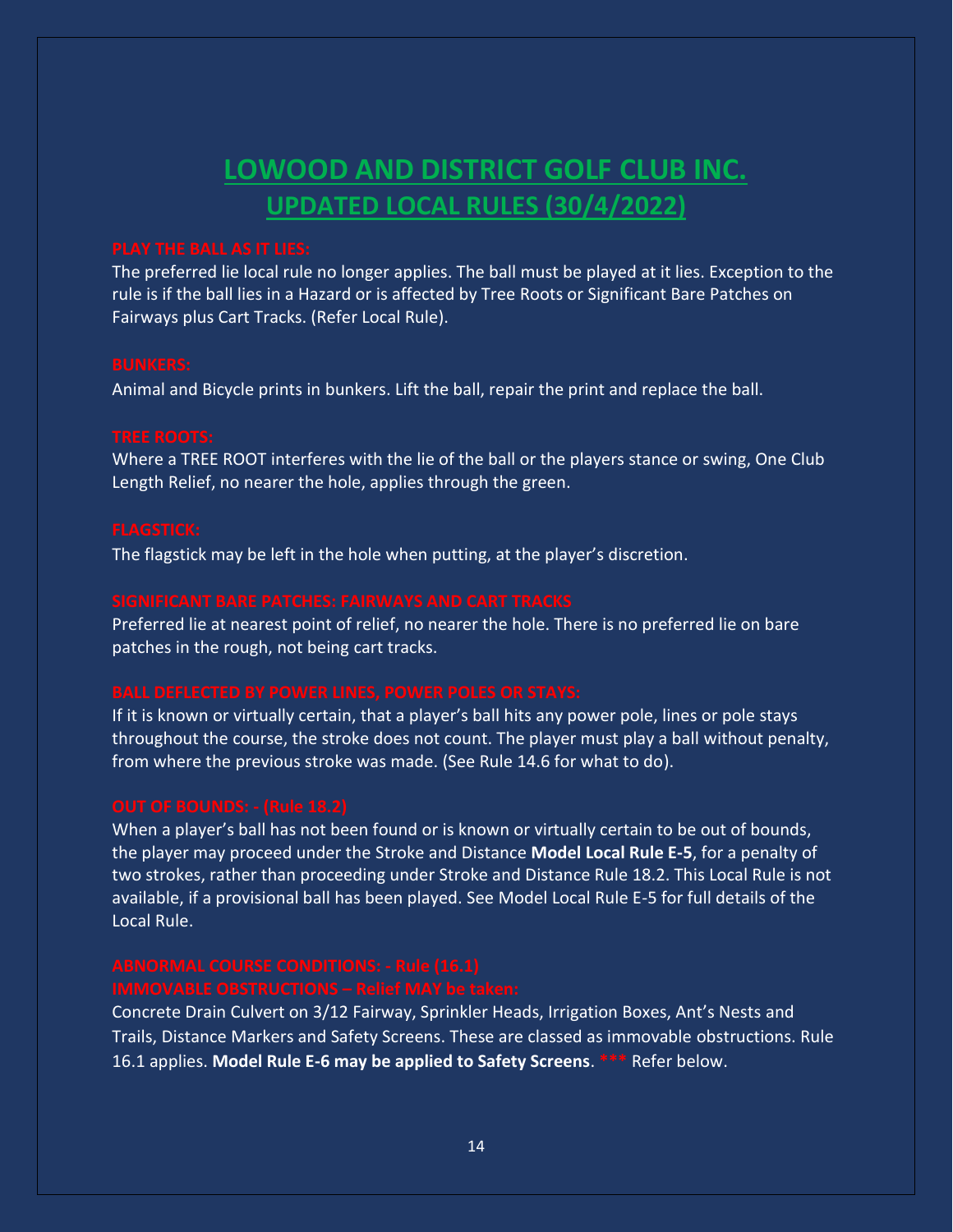When playing the 3/12 hole, the Main Bitumen Roadway, and the General area beyond this roadway. Relief must be taken at the point where the ball crossed the fence line on the  $3^{\text{rd}}$  hole.

Practice Green, Staked Trees and Shrubs (including wrapping) under 2 metres tall, and Greenkeepers Refuse.

Clubhouse and Car Park – As an extra option, a player may drop the original ball or another ball in the dropping zone, designated by the red paver in front of the  $10<sup>th</sup>$  Tee Box.

Overflow Car Park and Garden Area behind the 9/18 Green, a player may drop the original ball or another ball in the dropping zone, designated by a red paver under the tree at the back of the 9/18 Green.

During play of the 4<sup>th</sup> Hole, if the Protective Fences on the 5<sup>th</sup> & 14th tees are on a player's line of play:

- The player **may** take free relief by dropping a ball in and playing it from the dropping zone to the left side of the Protective Fence on the 5<sup>th</sup> tee.
- **But** this relief is allowed only if the ball is in play nearer the hole than where the dropping zone is located (see Rule 14.3).

The Storm Horn will be sounded when a member of the Committee believes it is dangerous to continue play in the current weather conditions. You are requested to return to the Clubhouse immediately.

Unless otherwise noted, the penalty for a breach of a Local Rule is the general penalty. (Stroke Play – Two Shots, and Match Play – Loss of Hole).

These Rules should be read in conjunction with the Rules of Golf and any temporary Local Rules.

### **GOLF CART OPERATION: (Local etiquette rule not incurring a penalty for a breach)**

It would be appreciated if players did not drive or park their golf cart within five (5) metres of the edges of greens and bunkers.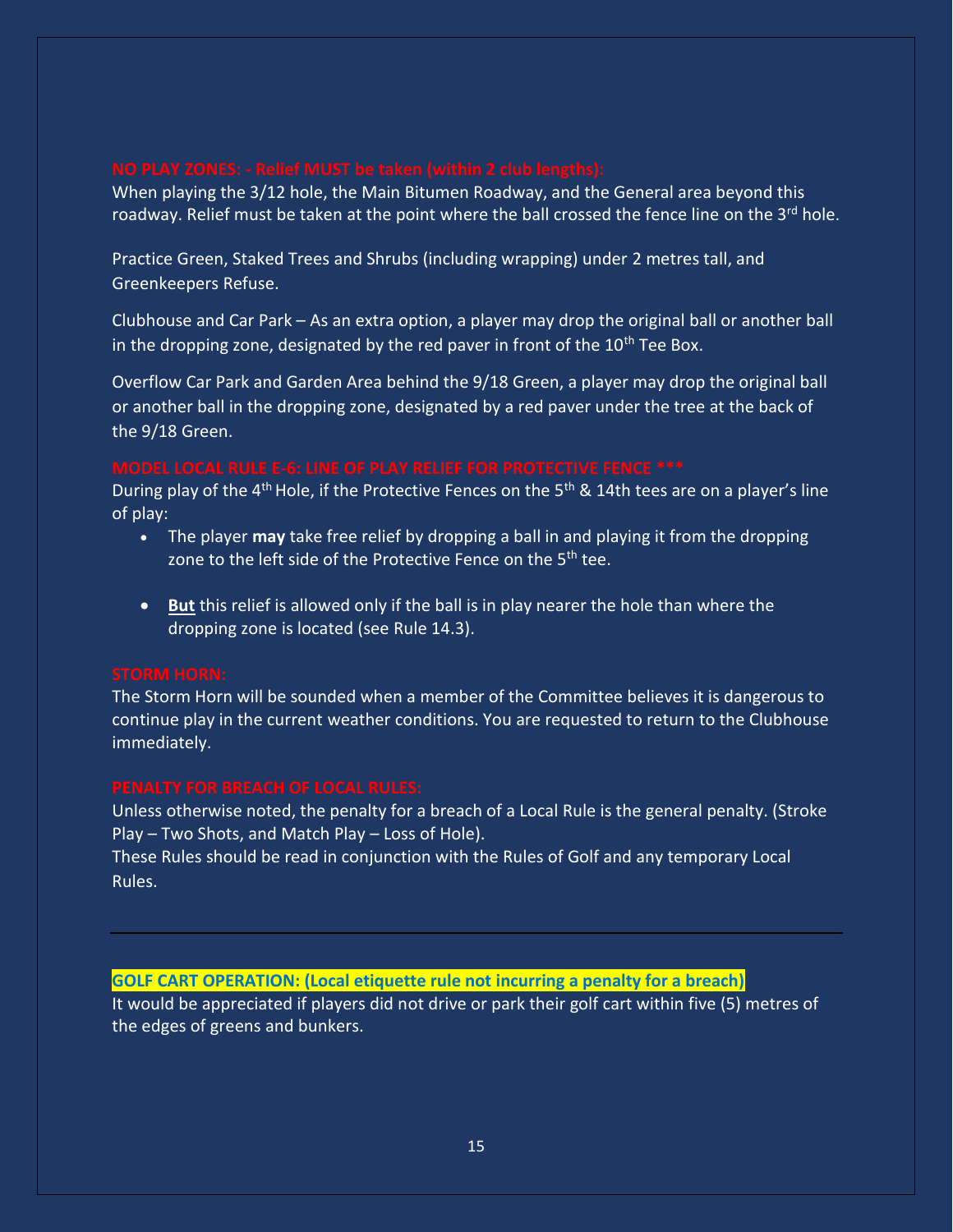## **July 2022**

| <b>Date</b> | <b>Event</b>                                                                               | <b>Sponsors</b>                                                                         |
|-------------|--------------------------------------------------------------------------------------------|-----------------------------------------------------------------------------------------|
| Sat 2       | <b>Event Cancelled. Wet conditions</b>                                                     |                                                                                         |
| Tue 5       | <b>Event Cancelled. Wet conditions</b>                                                     |                                                                                         |
|             | Wed 6 Event Cancelled. Wet conditions.                                                     |                                                                                         |
| Thu $7$     | Open Single Stableford                                                                     | <b>Brothers Leagues Club</b>                                                            |
| Sat 9       | Monthly Mug; Single Stroke.                                                                |                                                                                         |
|             | Tue 12 Open Single Stableford                                                              | <b>Brothers Leagues Club</b>                                                            |
|             | Wed 13 (Ladies) Open Single Stableford                                                     | <b>Farmcraft Lowood</b>                                                                 |
|             | Thu 14 Open Single Stableford                                                              | <b>Brothers Leagues Club</b>                                                            |
|             | Sat 16 Herb Wieland Memorial Shield<br><b>Open 2 Person Ambrose</b>                        | Anthony, Chris & Brett Wieland,<br>Jason Grace, Damon Johnstone,<br><b>Darren Lovey</b> |
|             | Tue 19 Open Single Stableford                                                              |                                                                                         |
|             | Tue 19 Mixed Day at Sandy Gallop                                                           | <b>Lowood Golf Club</b>                                                                 |
|             | Wed 20 Ladies Open Day                                                                     |                                                                                         |
|             | Thu 21 Open 4BBB Stableford                                                                | <b>Ian Hillard</b>                                                                      |
|             | Sat 23 Garry Lusk Memorial Shield<br>Open 4BBB Stroke                                      | <b>Prince Alfred Hotel (Winners)</b>                                                    |
|             | Men's Pairs Matchplay Qualifying Rd<br>Top (8) pairs qualify.<br><b>Honour Board Event</b> | <b>Dan Murphys (R/ups)</b>                                                              |
|             | Tue 26 Open Single Stableford                                                              | <b>Coles / Myer</b>                                                                     |
|             | Wed 27 (Ladies) Open 4BBB Stableford                                                       | <b>Brightview Tavern</b>                                                                |
|             | Thu 28 Open Single Stableford<br><b>EOM Hamburger Day</b>                                  | <b>Don Olsen</b>                                                                        |
| Sat 30      | Men's Pairs Matchplay Rd 1 +<br><b>Open Single Stableford</b>                              | <b>Raceview Tavern</b>                                                                  |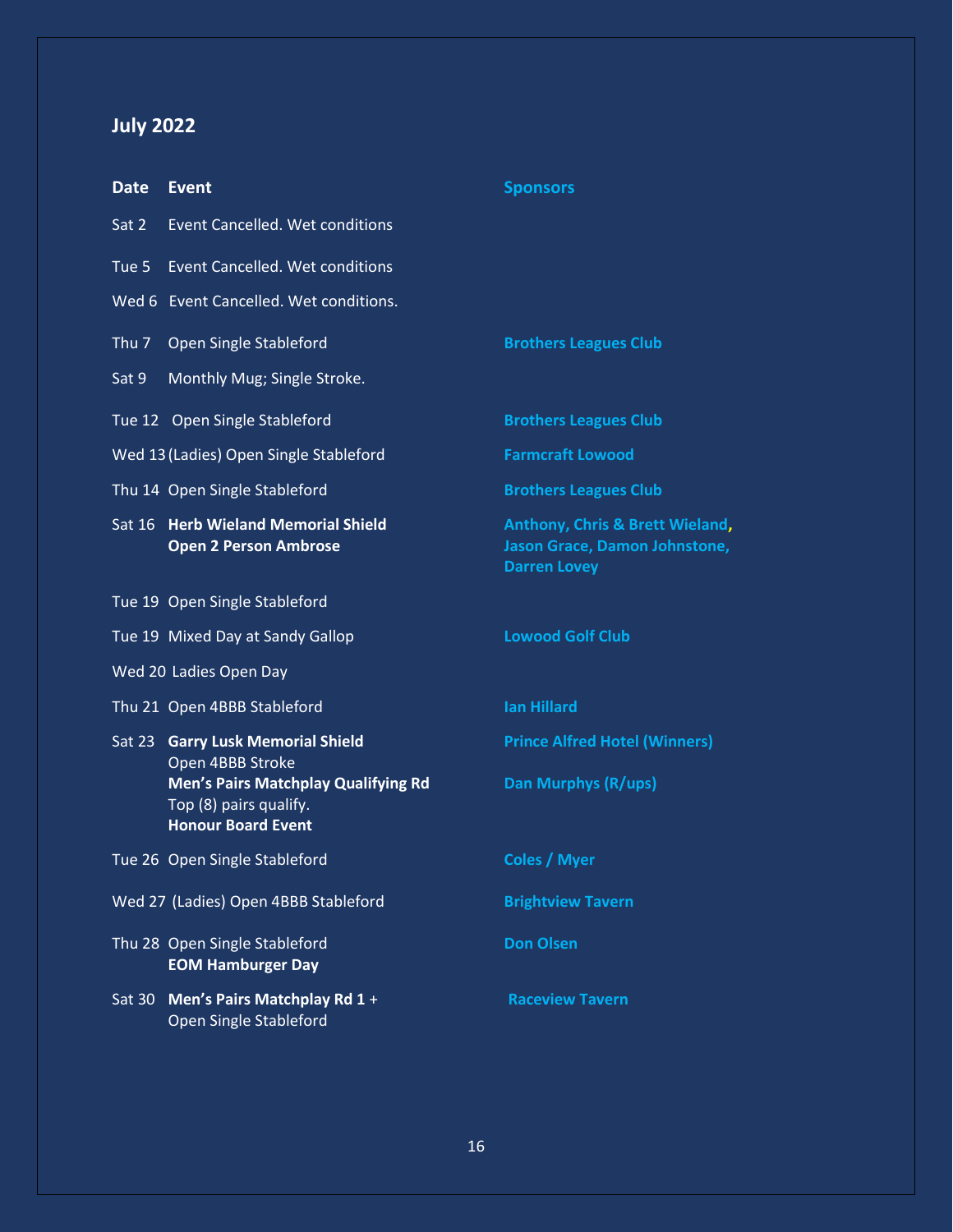## **August 2022**

| <b>Date</b>   | <b>Event</b>                                                                                                                                                | <b>Sponsors</b>                                                       |
|---------------|-------------------------------------------------------------------------------------------------------------------------------------------------------------|-----------------------------------------------------------------------|
| Tue 2         | Open Single Stableford                                                                                                                                      | <b>Target</b>                                                         |
| Wed 3         | (Ladies) Monthly Medal & Putting.                                                                                                                           |                                                                       |
| Thu 4         | Open Single Stableford                                                                                                                                      | <b>Big W Booval</b>                                                   |
| Sat 6         | Monthly Mug; Single Stroke.                                                                                                                                 |                                                                       |
| Sun 7         | <b>MDGA Championships - OOM</b><br>Qld Men's Mid-Amateur                                                                                                    | <b>Moreton &amp; District Golf Assoc</b>                              |
| Tue 9         | Mixed Day. Open Mixed Single Stableford<br>Ladies supply lunch & raffle.                                                                                    |                                                                       |
|               | Wed 10 No Ladies Competition                                                                                                                                |                                                                       |
|               | Thu 11 Open Single Stableford                                                                                                                               | <b>Mi Hi Tavern</b>                                                   |
| Sat 13        | Open Single Stableford<br><b>Men's Pairs Matchplay Rd 2</b>                                                                                                 | <b>Bakehouse Steakhouse</b>                                           |
|               | Tue 16 Single Stableford                                                                                                                                    |                                                                       |
|               | Wed 17 (Ladies) Open Single Stableford                                                                                                                      | <b>Emily's Pizza &amp; Take Away Lowood</b>                           |
|               | Thu 18 2 Person Ambrose<br>(incl Sausage Sizzle)                                                                                                            | <b>Kev Dwyer, Paul Roberts, Lance Burton</b><br><b>Rod McConochie</b> |
| <b>Sat 20</b> | Open Single Stableford                                                                                                                                      | <b>Gerry &amp; Tony Milady &amp; Ian Langton</b>                      |
|               | Tue 23 Open Single Stableford                                                                                                                               |                                                                       |
|               | Wed 24 (Ladies) Open Single Stableford                                                                                                                      | <b>Yvonne Jones</b>                                                   |
|               | Thu 25 Open Single Stableford<br><b>EOM Hamburger Day</b>                                                                                                   | Nev Emmerson, Bob Heathwood, Bob Irwin,<br><b>John Morris</b>         |
| <b>Sat 27</b> | Open Single Stableford<br><b>Men's Pairs Matchplay Final</b><br><b>Rd</b>                                                                                   | <b>Just Golf Booval: Daniel Butler</b>                                |
| Tue 30        | Open Single Stableford                                                                                                                                      |                                                                       |
|               | Wed 31 (Ladies) Country Single Stableford: 6/6/6 Team Event<br>Best Score: 1,2,3,10,11,12<br>Best 2 Scores: 4,5,6,13,14,15<br>Best 3 Scores: 7,8,9,16,17,18 | <b>Irrigear Lowood / Lowood Mowers</b>                                |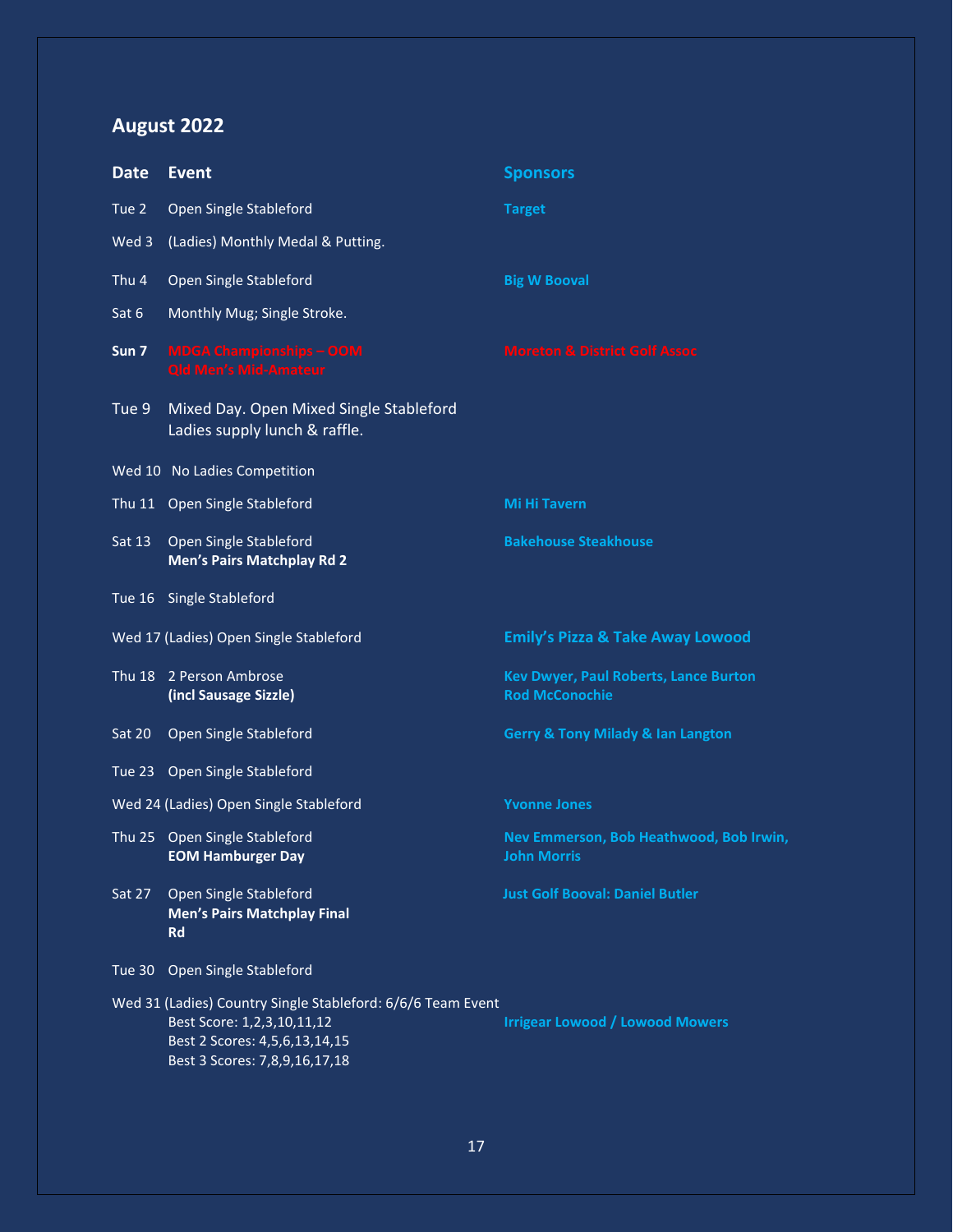## **September 2022**

| <b>Date</b>      | Event                                                                                              | <b>Sponsors</b>                                |
|------------------|----------------------------------------------------------------------------------------------------|------------------------------------------------|
| Thu 1            | Open Single Stableford                                                                             |                                                |
| Sat 3            | Monthly Mug; Single Stroke.                                                                        |                                                |
| Tue 6            | Open Single Stableford                                                                             |                                                |
|                  | Wed 7 (Ladies) Monthly Medal & Putting.                                                            |                                                |
| Thu <sub>8</sub> | Open Single Stableford                                                                             | <b>Gertie Daniel</b>                           |
|                  | Sat 10 President v Captain Day:<br>Open Single Stableford                                          | <b>Alan Jones &amp; Lance Burton</b>           |
|                  | Tue 13 Open Single Stableford                                                                      | <b>Paul Roberts, Kev Dwyer, Cedric Gleeson</b> |
|                  | Wed 14 (Ladies) 2 Person Stableford Multiplier                                                     |                                                |
|                  | Thu 15 Open Single Stableford<br>Shotgun Start 8.30                                                | <b>Jackwitz Farms</b>                          |
|                  | Sat 17 Laurie Williams Memorial Trophy:<br>Open Single Stableford +<br>Men's Pairs Matchplay Final | <b>Peter &amp; Rosemary Morris</b>             |
|                  | Tue 20 Mixed Day: Open Single Stableford                                                           |                                                |
|                  | Wed 21 (Ladies) Open Single Stableford                                                             | <b>Coast to Country Chiropractic Plainland</b> |
|                  | Thu 22 Open Single Stableford                                                                      |                                                |
|                  | Sat 24 Open Single Stableford                                                                      | <b>Prince Alfred Hotel</b>                     |
|                  | Sun 25 Mixed Foursomes. 36 Holes<br><b>Honour Board Event</b>                                      | <b>Gertie Daniel</b>                           |
|                  | Tue 27 Open Single Stableford                                                                      |                                                |
|                  | Wed 28 Senior Ladies Day                                                                           | <b>Drakes Supermarket Lowood</b>               |
|                  | Thu 29 Open Single Stableford<br><b>EOM Hamburger Day</b>                                          | Pat & Peta Dwyer                               |

**+**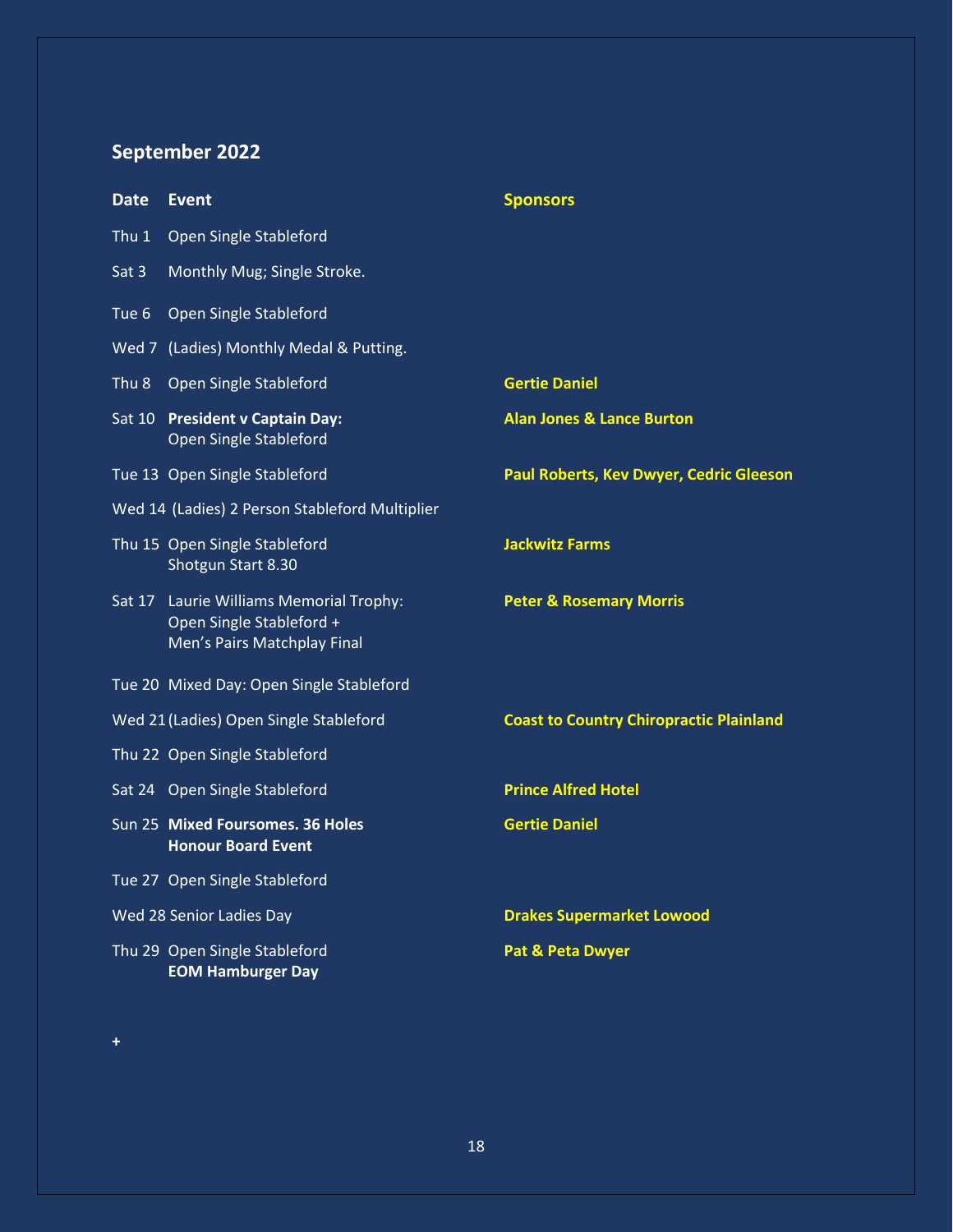## **October 2022**

| Date  | Event                                                                                  | <b>Sponsors</b>                                                          |
|-------|----------------------------------------------------------------------------------------|--------------------------------------------------------------------------|
| Sat 1 | Monthly Mug; Single Stroke.                                                            |                                                                          |
|       | Mon 3 Public Holiday - Queens Birthday Holiday.<br><b>4BBB Stableford</b>              | Peter Quirk, Ross Young, Terry &<br><b>Stephen Norris, James Luxford</b> |
| Tue 4 | No Scheduled Competition                                                               |                                                                          |
|       | Wed 5 (Ladies) Monthly Medal & Putting.                                                |                                                                          |
| Thu 6 | Open Single Stableford                                                                 |                                                                          |
| Sat 8 | <b>Paul Bannister Memorial Trophy Day</b><br>Open Single Stableford                    |                                                                          |
|       | Tue 11 Open Single Stableford                                                          |                                                                          |
|       | Wed 12 (Ladies) Open Single Stableford                                                 | <b>Leona Sheraton</b>                                                    |
|       | Thu 13 Open Single Stableford                                                          |                                                                          |
|       | Sat 15 Open Single Stableford                                                          |                                                                          |
|       | Tue 18 Open Single Stableford                                                          |                                                                          |
|       | Wed 19 (Ladies) 4BBB Invitation Day                                                    |                                                                          |
|       | Thu 20 Open Single Stableford                                                          |                                                                          |
|       | Sat 22 Lowood Invitation Day<br><b>4BBB Stableford</b><br>Member / Visitor main prizes | <b>Alan Jones &amp; Gertie Daniel</b>                                    |
|       | Tue 25 Open Single Stableford                                                          |                                                                          |
|       | Wed 26 (Ladies) Open Single Stableford                                                 | <b>Nextra Lowood</b>                                                     |
|       | Thu 27 Open Single Stableford<br><b>EOM Hamburger Day</b>                              | <b>Bevan Victor &amp; Roslyn Newsham</b>                                 |
|       | Sat 29 Patron's Day: Open Single Stableford                                            | <b>Bevan Victor</b>                                                      |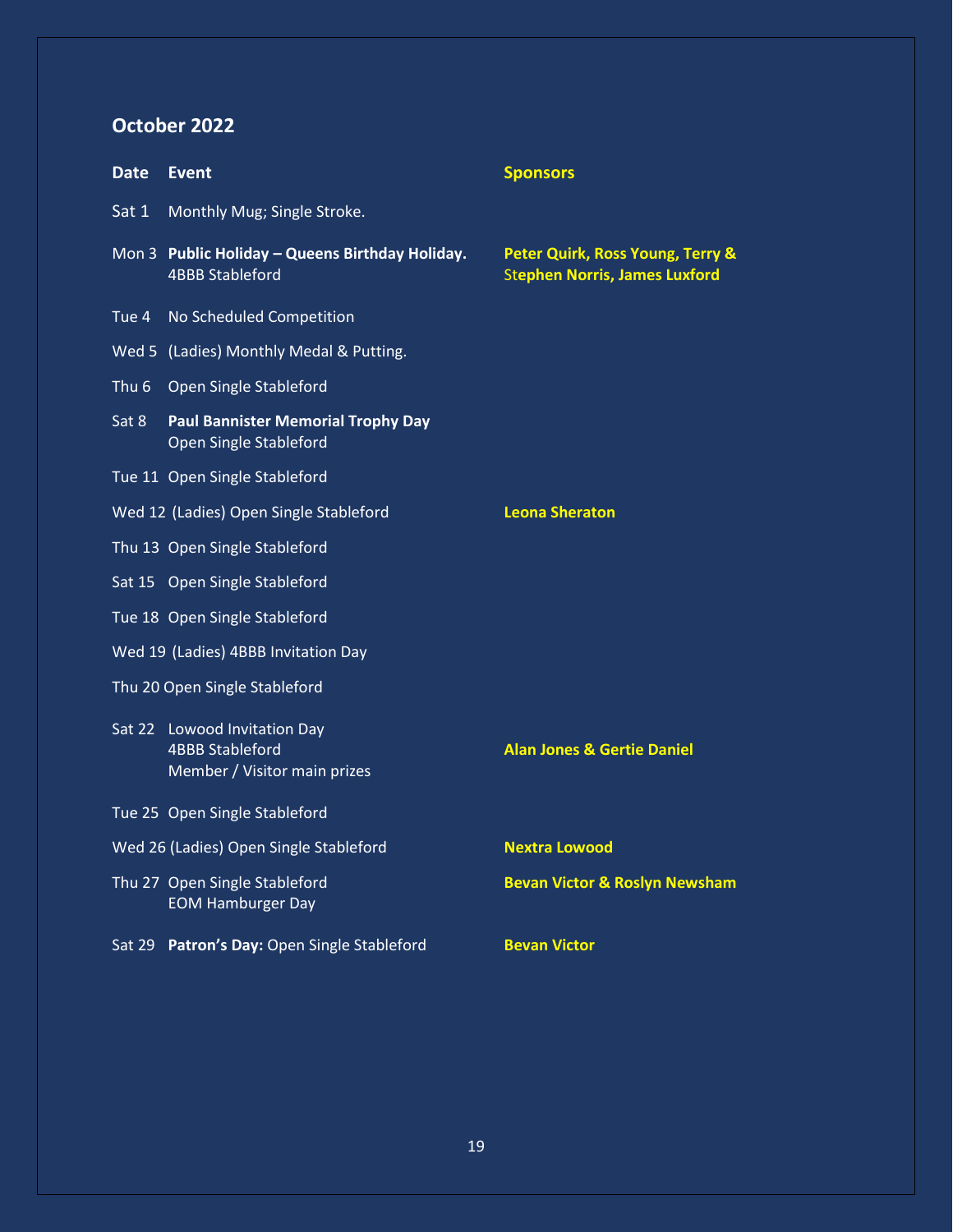## **November 2022**

| <b>Date</b>   | <b>Event</b>                                                                                                                                               | <b>Sponsors</b>            |
|---------------|------------------------------------------------------------------------------------------------------------------------------------------------------------|----------------------------|
| Tue 1         | <b>Melbourne Cup Day</b><br>Open Single Stableford                                                                                                         |                            |
|               | Wed 2 (Ladies) Medal of Medals & Putting.                                                                                                                  |                            |
| Thu 3         | The Lodder Family Festival of Golf<br>4BBB Stableford + Single Stableford<br>In conjunction                                                                | <b>The Lodder Family</b>   |
| Fri 4         | The Lodder Family Festival of Golf<br>4BBB Stableford + Single Stableford<br>In conjunction                                                                | <b>The Lodder Family</b>   |
| Sat 5         | The Lodder Family Festival of Golf<br><b>Irish Stableford</b>                                                                                              | <b>The Lodder Family</b>   |
| Tue 8         | Open Single Stableford                                                                                                                                     |                            |
|               | Wed 9 (Ladies) Country Single Stableford: 6/6/6 Team Event<br>Best Score: 1,2,3,10,11,12<br>Best 2 Scores: 4,5,6,13,14,15<br>Best 3 Scores: 7,8,9,16,17,18 | <b>Woolworths Fernvale</b> |
|               | Thu 10 Open Single Stableford                                                                                                                              |                            |
|               | Sat 12 Monthly Mug; Single Stroke.                                                                                                                         |                            |
|               | Tue 15 Open Single Stableford                                                                                                                              |                            |
|               | Wed 16 Ladies Meeting & Lunch                                                                                                                              |                            |
|               | Thu 17 Open Single Stableford                                                                                                                              |                            |
|               | Sat 19 Open Single Stableford                                                                                                                              |                            |
|               | Tue 22 Open Single Stableford                                                                                                                              |                            |
|               | Thu 24 EOM Hamburger Day:<br>Open Single Stableford                                                                                                        |                            |
| <b>Sat 26</b> | Open Single Stableford                                                                                                                                     |                            |
| Sun 27 AGM    |                                                                                                                                                            |                            |
|               | Tue 29 Open Single Stableford                                                                                                                              |                            |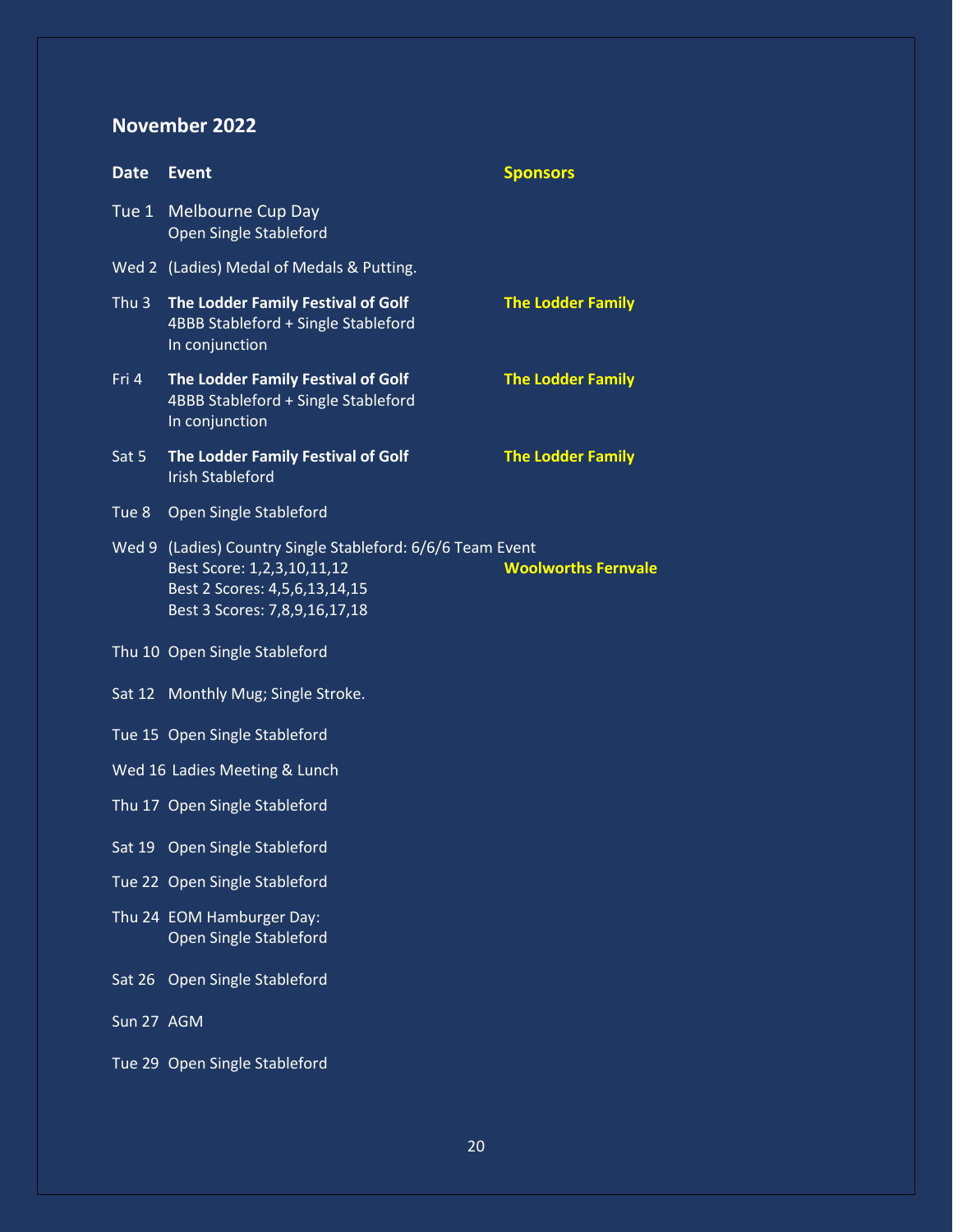## **December 2022**

| <b>Date</b>                   | <b>Event</b>                                                                                                 | <b>Sponsors</b>       |
|-------------------------------|--------------------------------------------------------------------------------------------------------------|-----------------------|
|                               | Thu 1 Open Single Stableford                                                                                 |                       |
| Sat 3                         | <b>Mug of Mugs Playoff.</b><br>(Mug Winners Dec 2021 - Nov 2022 are eligible)<br>Monthly Mug: Single Stroke. | <b>Harry Menglers</b> |
| Tue $6$                       | Open Single Stableford                                                                                       |                       |
| Thu 8                         | Christmas Party & EOY Luncheon<br><b>Open Single Stableford</b>                                              | <b>Don McTaggart</b>  |
|                               | Sat 10 Open Single Stableford                                                                                |                       |
|                               | Tue 13 Open Single Stableford                                                                                |                       |
|                               | Thu 15 Open Single Stableford                                                                                |                       |
|                               | Sat 17 Open Single Stableford                                                                                |                       |
|                               | Tue 20 Open Single Stableford                                                                                |                       |
|                               | Thu 22 Open Single Stableford                                                                                |                       |
|                               | Sat 24 Christmas Day. No Scheduled Competition                                                               |                       |
| Mon 26 Open Single Stableford |                                                                                                              |                       |
|                               | Tue 27 No Competition                                                                                        |                       |
|                               | Thu 29 Open Single Stableford                                                                                |                       |
|                               | Sat 31 Open Single Stableford                                                                                |                       |

21